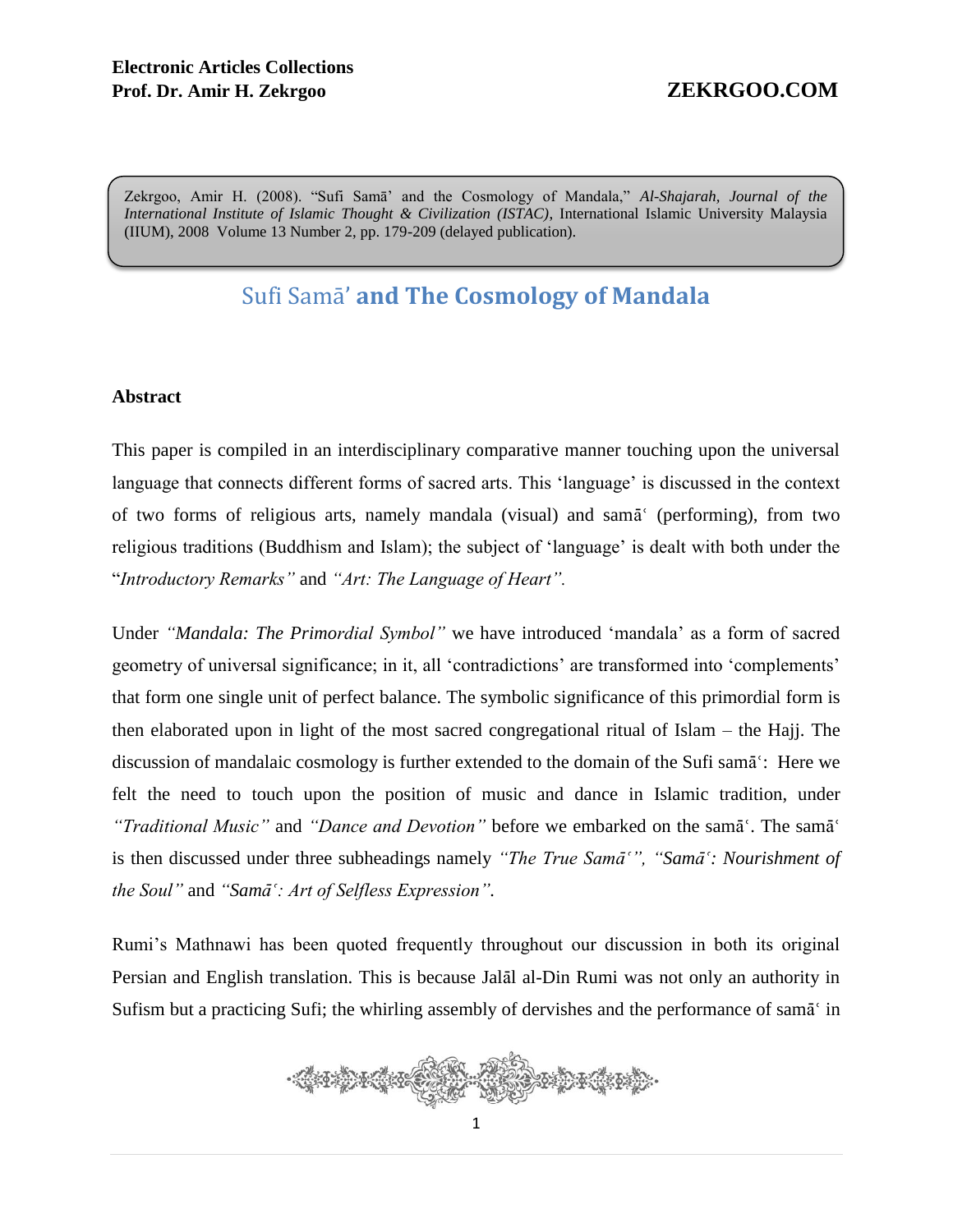an orderly format was initiated by him in twelfth century. His poetry is therefore used as the connecting thread that unites all related topics in the paper.

\* All the translations of Rumi's poems to English in this paper are my own.

# **Introductory Remarks**

 $\overline{a}$ 

On the very  $1<sup>st</sup>$  day of my arrival in Istanbul, to attend the International Conference on Rumi, the simple logo of the conference, on the banners and other printed material, caught my eye. It exhibited, in an effortless and, if I may say, minimalistic manner, the spiral movement of a Sufi in sam $\bar{a}^{\prime}$  (Figure 1). With just a simple floating line, that changed thickness as it moved on – like the natural change in the flow of ink/paint from the brush on paper in a Persian *qalamgiri* technique – the designer had successfully communicated his message. A sophisticated idea was successfully expressed in all simplicity. The design reflected, in an artistic manner, the philosophy of sam $\bar{a}^c$  – a minimalist form of dance with profound metaphysical meaning.

The poster of the conference also was creative, meaningful and visually pleasing (Figure 2). It showed a group of individuals, with no individuality, in a collective selfless dance. The colors used were white and blue – very calm colors – with just minute red dots in the center of each circle, indicating the *samazan*'s headgear.

Impressed by the modest yet effective designs, I showed them to some of the colleagues and explained to them the relation between form and content in the said designs.  $\frac{1}{1}$  I was especially pleased to see that the designs (of both the logo and the poster) related, both in form and

 $1$  I was educated in Art and design and worked for a while as a professional graphic designer. I also taught *Art Fundamentals* to university students of Fine Arts for quite a number of years where I dealt with how concepts should be translated into visual forms. Subjects such as the values of hue, line, plane and volume, and their overall interaction in a successful composition were discussed and analyzed in my classes. This may justify my artistic assessment of the designs! I still paint and design though my teaching is now more focused on theoretical subjects.

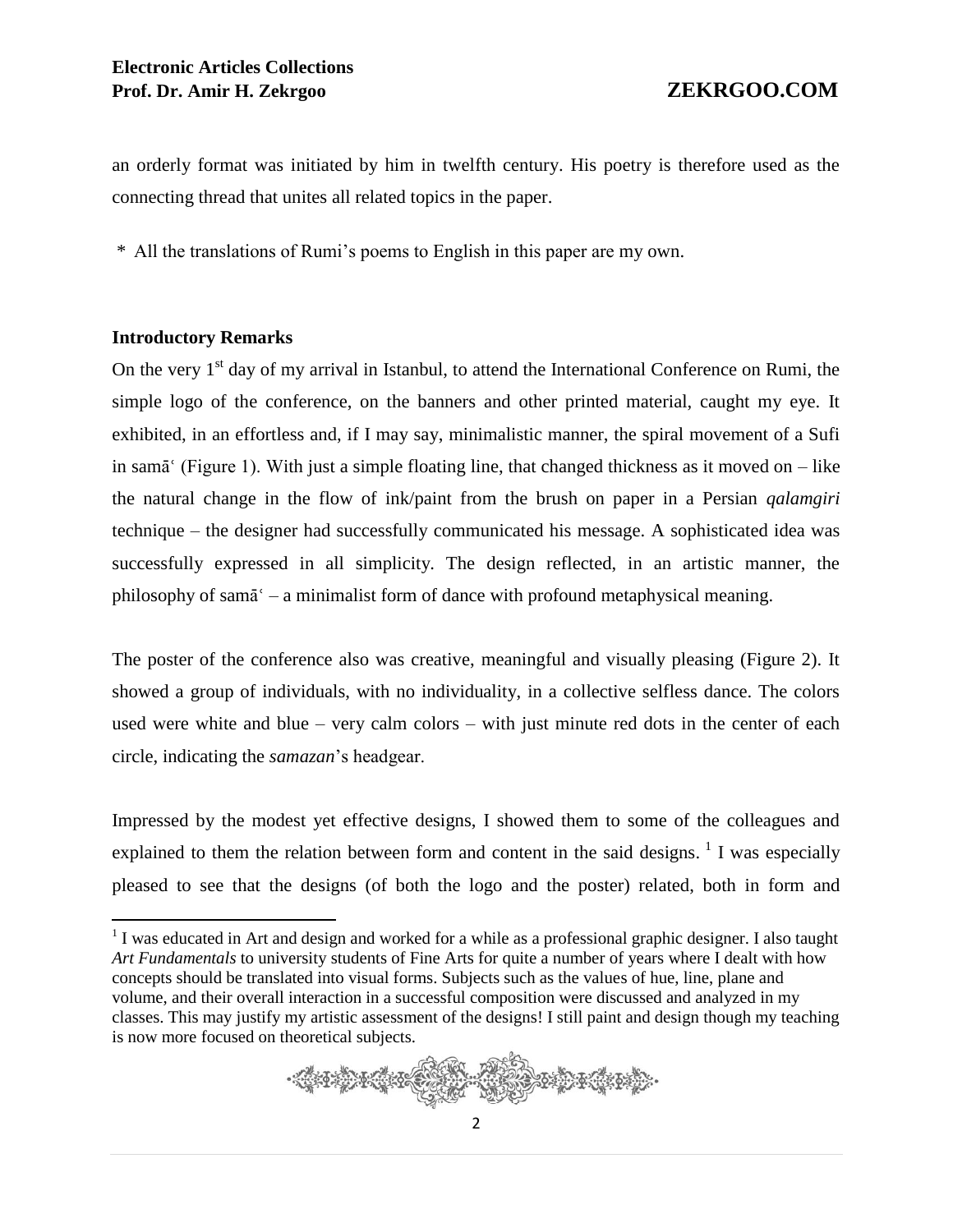# **Electronic Articles Collections Prof. Dr. Amir H. Zekrgoo ZEKRGOO.COM**

message, to *mandala* – the idea that I elaborated in length in my presentation at the conference, along with some forty slides, and that which I will be dealing with, in a more academic and less artistic manner, in this paper! I have, however, included a number of images that I felt were absolutely necessary.





 $\overline{a}$ 

Figure 1 Figure 2

# **Art: The Language of Heart**

In 2006 I presented a paper comparing the sacred arts and mystical literatures of Buddhism and Islam at the holy city of Koyasan in Japan<sup>2</sup>. That paper discussed some aspects of Sufi tradition and referred briefly to the *samā*<sup> $\alpha$ </sup> and the poetry of Maulānā Jalāl al-Din Rumi. Surprisingly the next academic invitation that I received was about to take me to Konya, another holy site where the mausoleum of this great Muslim mystic and Persian poet is located. This came to me as a sign of confirmation to continue on the same path. So I decided to write this paper as an

<sup>&</sup>lt;sup>2</sup> The paper entitled "Esoteric Buddhism and Islamic Mysticism: An Interdisciplinary Overview of the Sacred Arts and Mystical Literature" was presented at the International Conference on Esoteric Buddhist Studies, 5-8 September 2006, Kōyasan University, Kōyasan, Japan

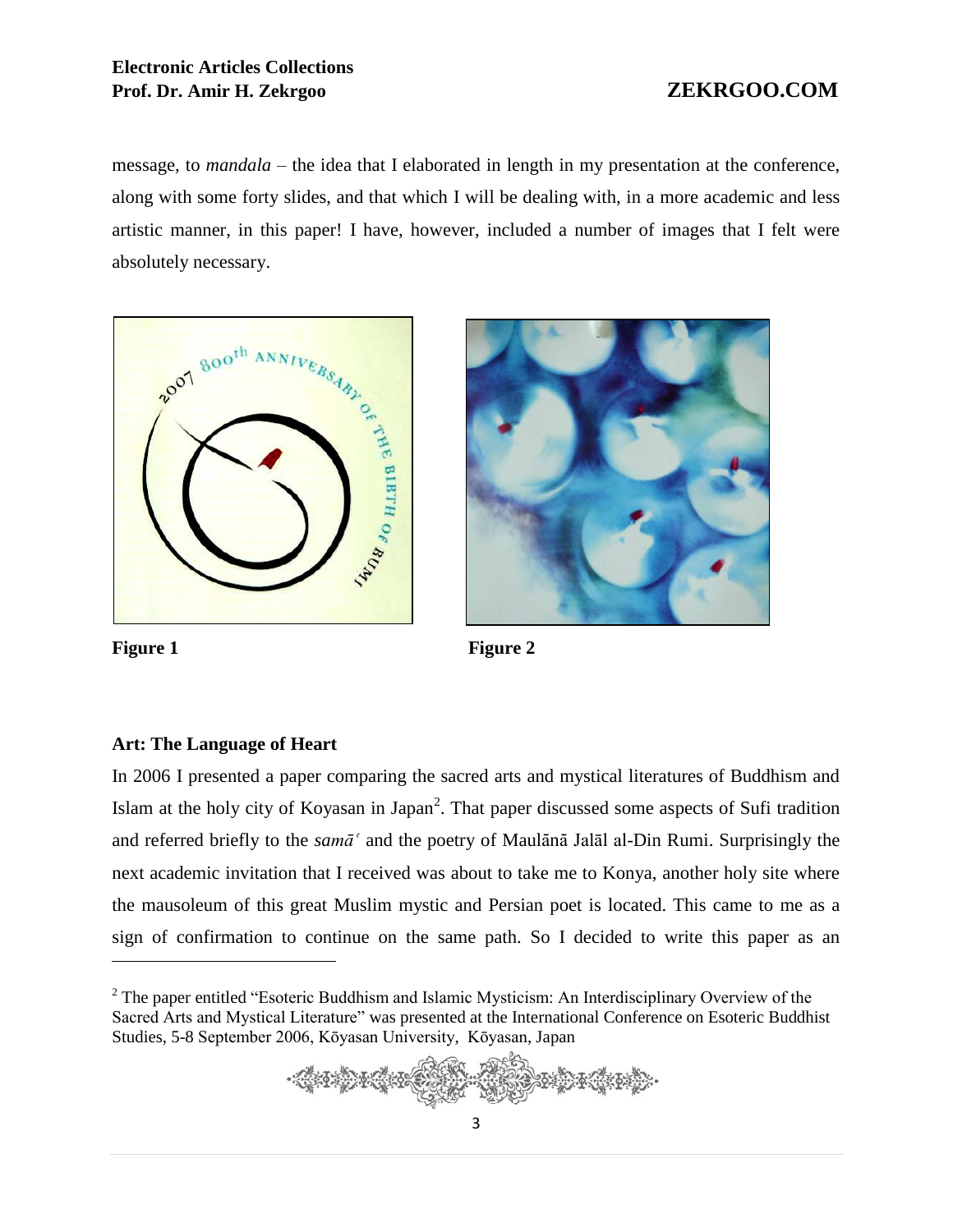extension and elaboration of what I had presented in Koyasan. It has been my life's passion to search for the invisible thread that connects, relates and, to a certain extent, unites the people of faith – whose belief in the eternal truth is stronger than their attachment to the perishable material reality.

In the arts of most traditional societies one may find a common language beneath all the diverse artistic manifestations – a language that has its roots in faith and devotion to God: Such diverse manifestations are but re-adaptations of one original principle in various forms; the changes in forms do not affect the essence of tradition in any way.<sup>3</sup> This unifying language is referred to by the sages and mystics in expressions such as *"the language of heart", "the language of presence", "the tongue of the soul"* etc; It is this language that makes all forms of sacred arts (from poetry to painting, from architecture to performing arts) members of a big family. This language, as Rumi explains it in his Mathnawi, is an esoteric one; it unites the people who share the same heart (i.e. the state of spiritual presence), even if they do not speak the same literal language:

> **همزبانی خویشی و پیوندی است مرد با نا محرمان چون بندی است ای بسا هندو و ترک همزبان ای بسا دو ترک چون بیگانگان پس زبان محرمی خود دیگر است همدلی از همزبانی بهتر است**

*To share a tongue is a sign of kinship and connection*

 $\overline{a}$ 

<sup>&</sup>lt;sup>3</sup> Rene Guenon elaborates on this "language" and extends it to all branches of science: "As far as metaphysical doctrine is concerned only the expression can be modified, in a manner more or less comparable to translation from one language into another; though the forms may be various which it assumes for the sake of expressing itself, in so far as such expression is possible, metaphysic remains one, just as truth is one." See, *The Crisis of the Modern World*, under chapter IV( Sacred and Profane Sciences), Suhail Academy, Lahore, 1999,

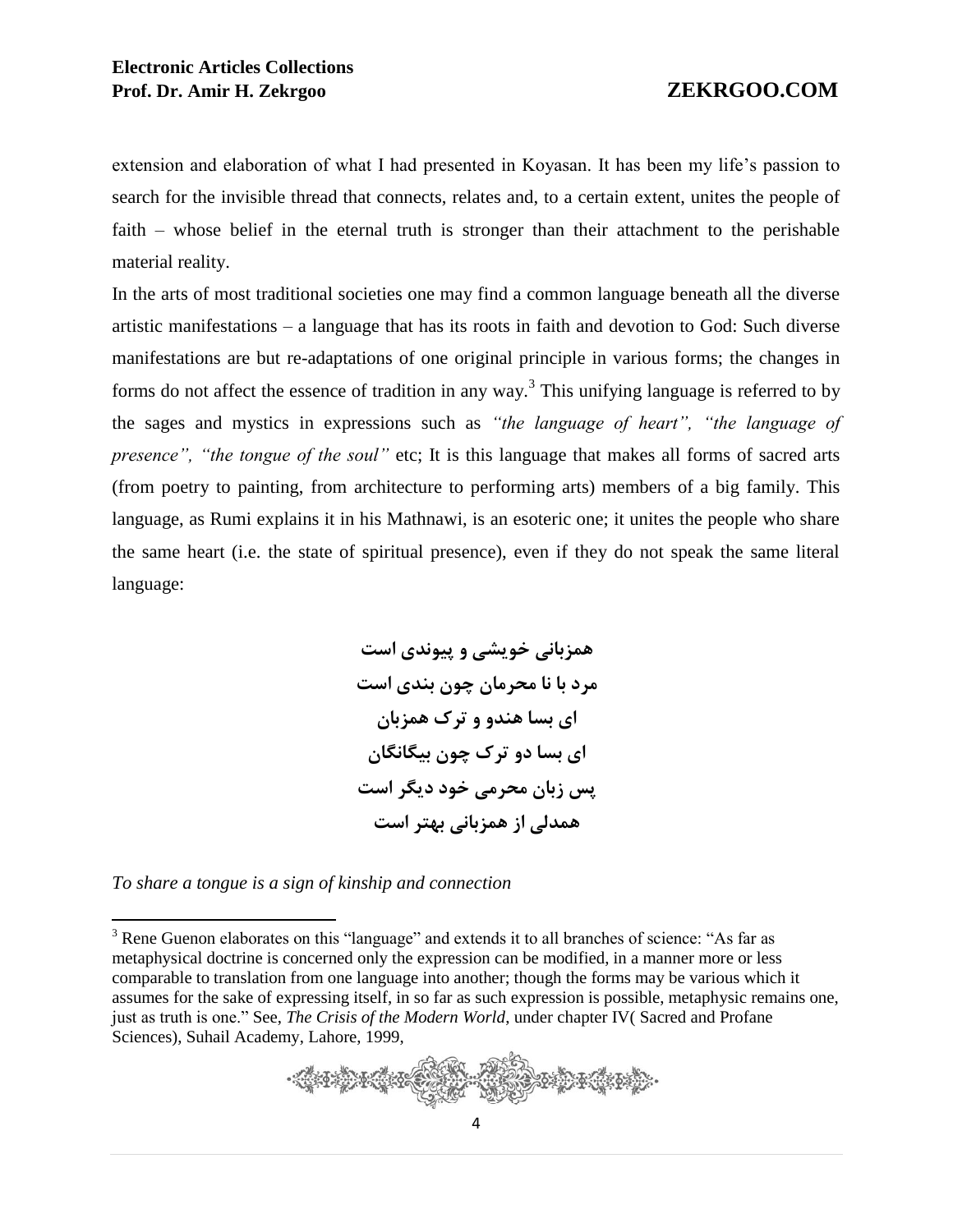*A man among strangers is like a prisoner in chain Indians and Turks may connect through a shared tongue While two Turks may be strangers in vain Therefore the language of hearts is of a different nature To be one in heart is indeed better than to be one in tongue* (Mathnawi, Book 1, 1205-1207)

The question of whether such an esoteric language – which can manifest anywhere and everywhere through various forms of art – exists, had occupied my mind for quite a while; it received positive confirmations, over and over, in the course of my few journeys along the historical Silk Roads where I studied the sacred arts of the Silk Roads' cultures. I lived among those who had left the worldly positions and possessions in search of something higher and deeper. I talked with Hindu sadhus, Buddhist monks and some outstanding scholars of the east about serious issues in religious faiths; issues such as *'tawhid'*, Islam's central doctrine asserting and maintaining the divine unity. Not surprisingly, in our long and sincere discussions about the "nature of the sacred", both the polytheistic Hindu and the non-theistic Buddhist<sup>4</sup> agreed that at

<sup>&</sup>lt;sup>4</sup> When I use the term non-theistic, and not atheistic, I refer to the absence of a defined entity called 'God' in the Buddhist faith. Buddhism is usually regarded as a religion without an absolute God; it is explained by some as a way of life which does not hinge upon the concept of a Creator God who created the universe *ex nihilo* (from nothing). Nevertheless in Mahayana Sutras and Tantras expression is given to an apparent *"Ultimate Ground of all things - the immanent, omniscient and transcendent Reality of the Awakened Mind or the boundless sphere of the "Buddha Nature "* (Buddha-dhatu or Tsthagata-garbha)". Some Mahayana Sutras envision the Buddha –or rathar the Buddha Nature - as the this Ultimate Ground and as the "God above the gods", as a primal, eternal, sustaining essence within all beings and phenomena, while some tantras depict an image of the Buddha on a cosmological scale and in cosmogonic terms as the emanator of all universes. "To the extent that the Buddha is seen in this way as the indestructible Ground of all, even as the progenitor of all persons and phenomena, he can be equated to a mystical notion of immanent and transcendent Godhead." (See B. Alan Wallace, in his "Is Buddhism Really Non-theistic?", a paper presented at The National conference of the American Academy of Religion, Boston, Mass., 1999). Here he examins the question in the context of Vajrayana Buddhist theory in terms of light, space and the creation of universe.(The text is availble at http://www.alanwallace.org/Is%20Buddhism%20Really%20Nontheistic\_.pdf). Wallace concludes that

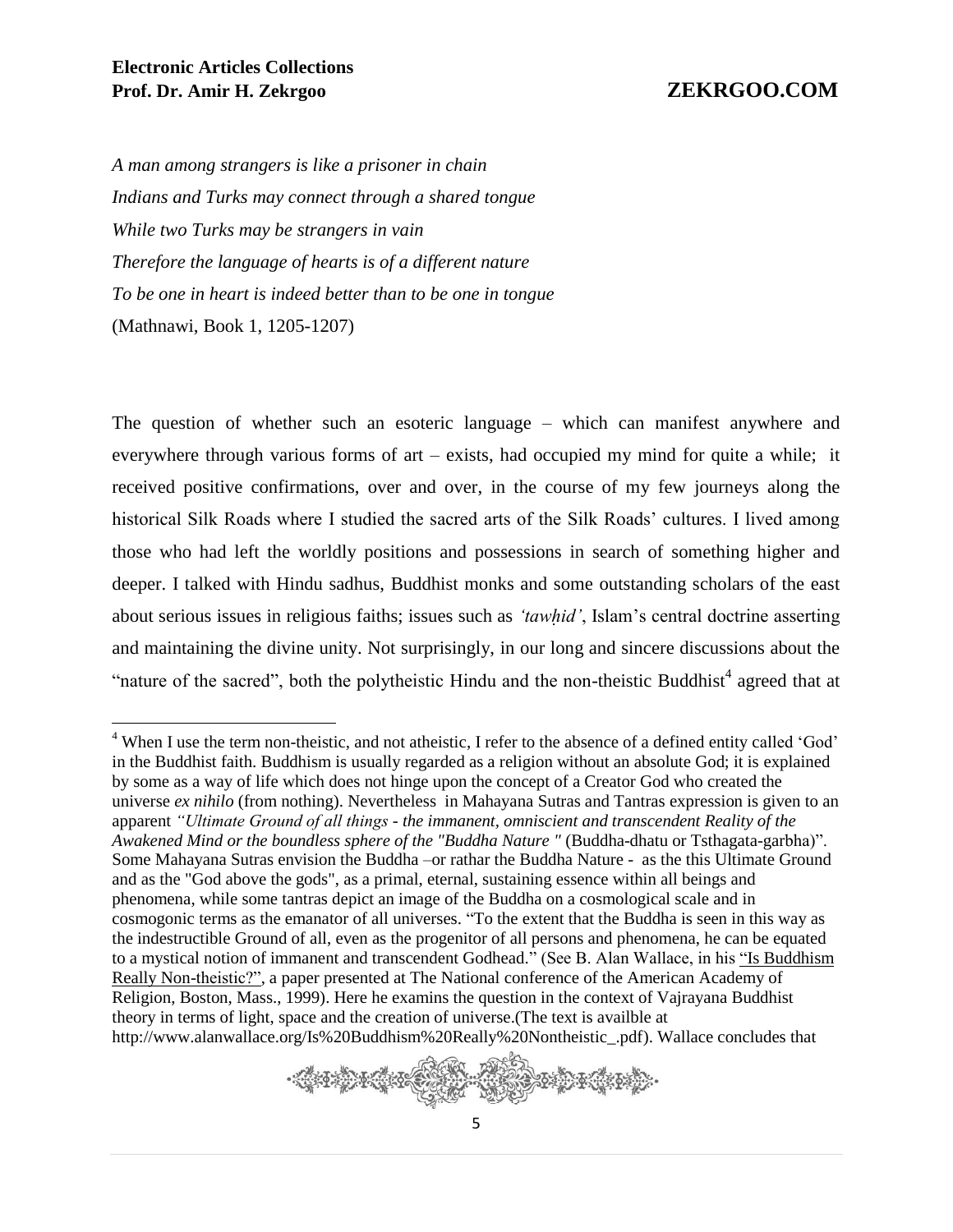the core of their faith lies the very essence of Unity or Oneness of the Source. I recall clearly my last discussion with an Indian scholar<sup>5</sup>, when he invited me (along with another scholar) to his house as a farewell gesture towards my leaving India after a long memorable stay of nearly a decade. We often had good and deep discussions of mutual interest: spirituality, philosophy, art and subjects of that sort. This time I asked him about his opinion – both in the capacity of a scholar of Indian religions and as a practicing Hindu - about the Islamic concept of *'tawhid'*. I asked whether he believes that a common ground can be perceived that can accommodate the two contradicting doctrines of polytheism and monotheism. He answered with the following simple words: *My dear friend: there is no contradiction. Hindu gods and your Allah are not comparable! You know very well that the Hindu deities – according to the scripture – were 'created' after the creation of the universe; so they are creatures, not creators! They are forces of nature representing a single divine source. I believe in your Allah! Upanishads have elaborated on the existence of this Supreme Being; the One that is Ultimate and Formless. From this Single Source emanated the world of multiplicity – the world of matter and diverse manifestation of forms. Upanishads, as you are well aware, even went so far as proposing paths of self purification through which man may once again unite with the Cosmic Source<sup>6</sup> .* "Again

 $6$  This subject is elaborated under the unity between the individual soul or spirit ( $\bar{a}$ tman) and the Universal Spirit (prem-ātman). See René Guenon, *Man and His Becoming according to Vedanta* (translated by Richard C. Nicholson), Oriental Book Reprint Corporation, 1<sup>st</sup> Indian Edition 1981; also Titus Burckhardt's *Sacred Art in East and West: Its Principles and Methods* (translated by Lord Northbourne), Perennial Books, UK, 1967.



<sup>&</sup>quot;While Buddhism is deemed nontheistic, the vedas are regarded as polytheistic, and the Bible is monotheistic, we have seen that the cosmogonies of Vajrayana Buddhism, Vedanta, and Neoplatonic Christianity, have so much in common that they could almost be regarded as varying interpretations of a single theory".

 $<sup>5</sup>$  Prof. Dr. B. N. Saraswati is an author of many books. A good scholar and a fine human being with</sup> whom I had close association during my stay in India in the 1980s and 1990s. During those times he was associated with IGNCA. A devoted Hindu, he moved to Banaras after retirement to spend the rest of his life in solitude, contemplation and meditation.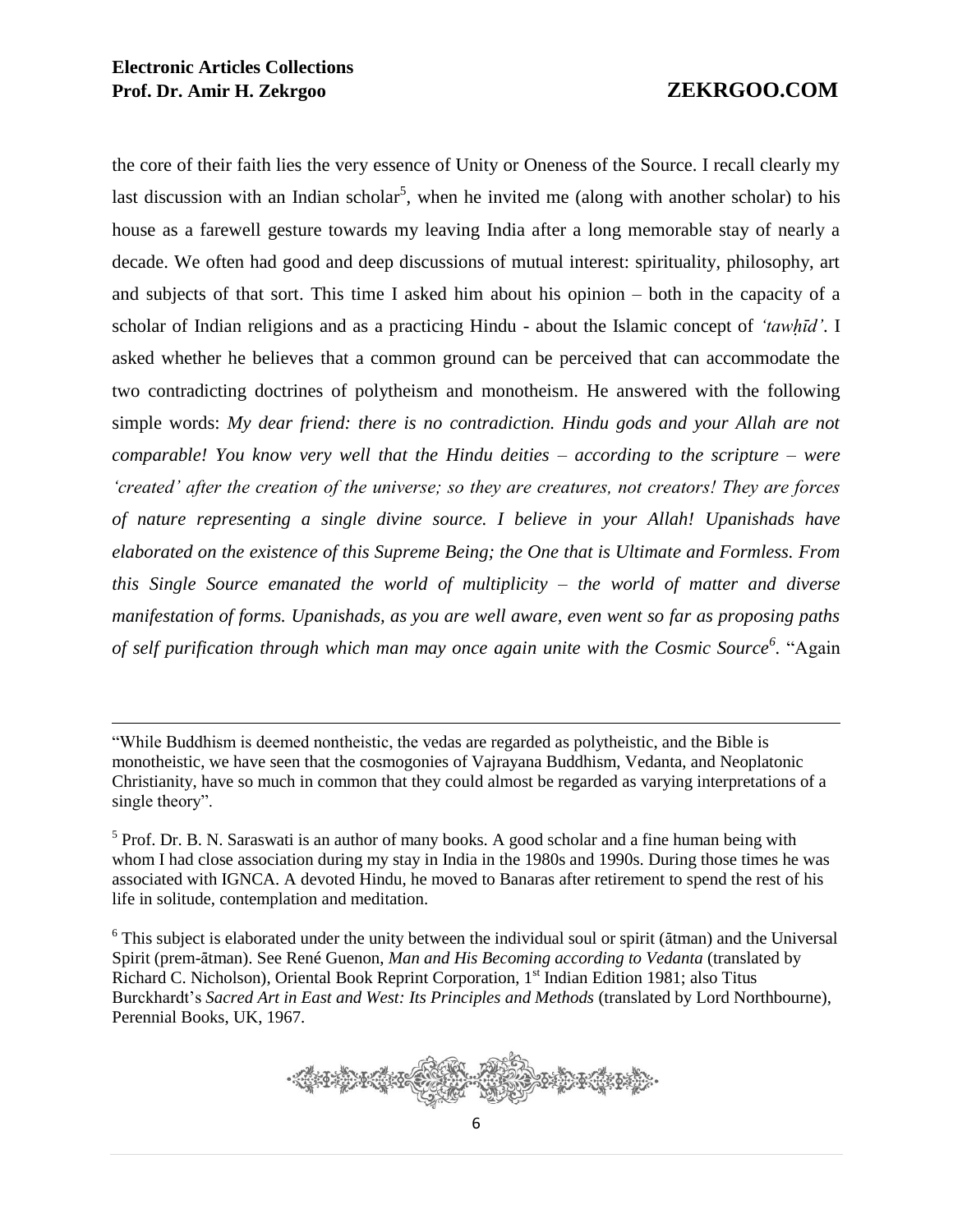and again, from Upanishads to the most devotional theistic hymns the Godhead, ultimate reality, is spoken of as unlimited by any form, not to be described by any predicate"<sup>7</sup>.

The kind of intimate energy that was being exchanged among us at that point in time reminded me of Rumi's couplet quoted above: "*A Hindu and a Turk* [in my case a Persian!] *may connect through a shared (inner) tongue*" . I could feel then, as I have been feeling long before and long after, that "*the language of shared hearts is of a different nature"* and that the capacity of this language surpasses that of the 'language of tongue'.

For a long period of history, the Silk Road linked peoples of different race, language and culture, and prepared the grounds for elevation of the languages of tongue to the state of the language of hearts. Some may think of 'silk' or 'spice' as the main commodity that was exchanged through the Silk Routes, but the truth is that 'thought' was the most important subject of exchange. The exchange of thought, and the transformations that the cultures went through as a result of it, manifested in the forms of the arts that were produced. The sacred arts that have reached to us from those remote times speak in a language peculiar to nature of their sacredness – a language beyond the capacity of words:

Kukai, the founder of Esoteric Buddhism in Japan<sup>8</sup>, in a letter to the Emperor on December 806, quoting his Chinese master, Hui-kuo, wrote: "The Esoteric Scriptures are so abstruse that their meaning cannot be conveyed except through art."

### **Mandala: The Primordial Symbol**

 $\overline{a}$ 

The Sanskrit word mandala means 'container of essence'<sup>9</sup>. The earliest recorded use of the term 'mandala' associates it with the Aryan or Indo-European religion in the Vedic Age of India (2<sup>nd</sup>)

<sup>&</sup>lt;sup>8</sup> Kukai (774-835) learned in China and introduced to Japan the Buddhism known as the True Words (Mantrayana in Sanskrit, Shingon in Japanese )



 $<sup>7</sup>$  Ananda K. Coomaraswamy, The Transformation of Nature in Art, Munshiram Manmoharlal, Delhi,</sup> 1974, p.158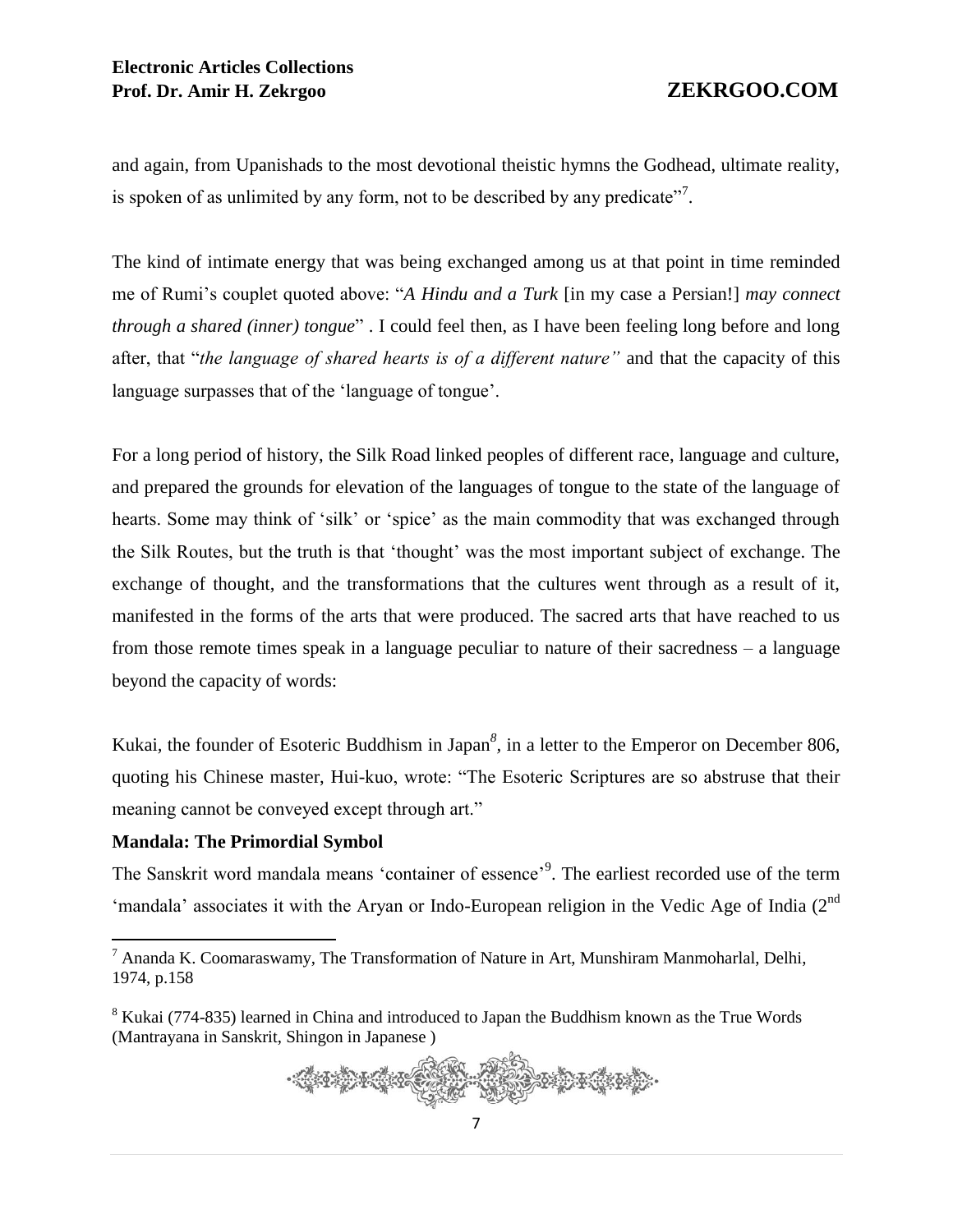# **Electronic Articles Collections Prof. Dr. Amir H. Zekrgoo ZEKRGOO.COM**

 $\overline{a}$ 

and  $1<sup>st</sup>$  millennium BC). Mandala is especially associated with the Rig Veda, where the term is used to mean a "chapter", a collection of verse hymns (mantras) chanted in Vedic ceremonies, "perhaps coming from the sense of round, as in a round of songs". The universe was believed to originate from these hymns, whose sacred sounds contained the essence being; we can therefore sense the logic behind seeing mandala as world-model.

This visual language was refined and, at the same time, spread to other forms of art associated with the act of worship, namely religious rituals and the architectural plans of temples; this is where the term 'mandala' became synonymous with sacred geometry, sacred space, or, in a universal scale, a cosmogram – a diagram representing the inner structure and evolvement of the universe. Mandala has been used as an instrument of meditation.

The perfect symmetry of the geometric structure of mandala symbolizes the 'cosmic balance' – the balance between all opposites: spirit and matter, hidden and manifest, inner and outer dimensions. Balance is an essential aspect of sustenance of any system, and its lack is deficiency of character that causes adversity in life. Balance indicates permanence and is always challenged by the forces of impermanence.

Everything in this world, including the balance that may exist in the pattern of our lives, is transient; our well-structured bodies will eventually deteriorate; the climate is in constant change and all that surrounds us continuously experience death and rejuvenation. A special type of mandala, 'sand-mandala', represents both the eternal principle and the transient nature of life. 'Sand-mandalas', as the name indicates, are made of sand; they are built with great precision by devoted monks in a state of ritual purity. The completed mandala is then swept to demolition in an instance as the concluding part of the ceremony!

Guhyasamaja mandala is a sand mandala used in Tantric rituals. It is a temporary art form created on the floor. The structural lines are drawn on the floor and the fine grains of colored sand are used to build up the structure. The monks that participate in the ritual must memorize

<sup>&</sup>lt;sup>9</sup> The word has two parts 'manda' and 'la'. Manda is the root word and means 'essence' while the suffix 'la' means 'carrier', 'holder' or 'container'. Mandala would therefore mean a container I which essence is kept.

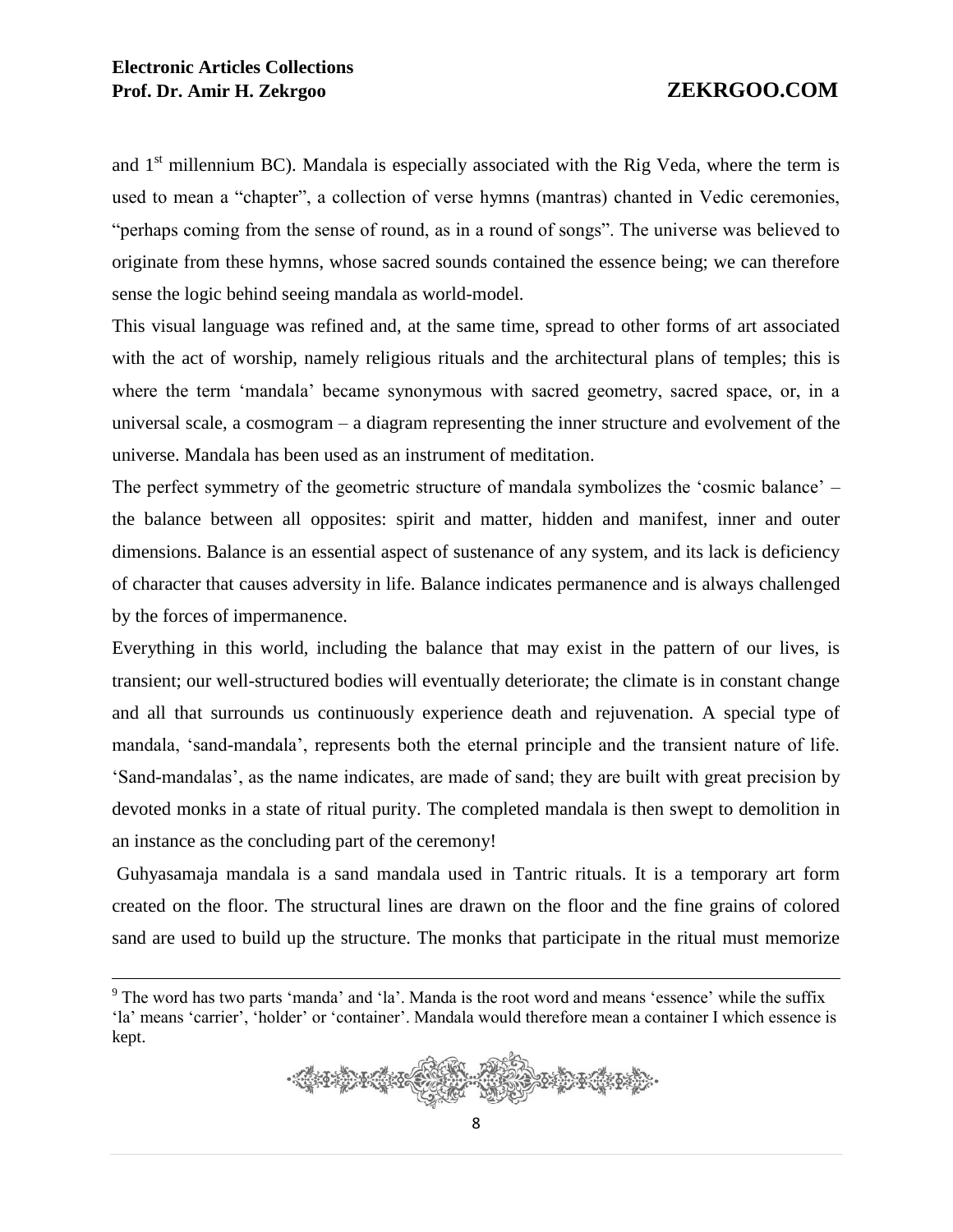the names, lengths, and positions of the primary lines that define the basic structure of the mandala. They must also be equipped with the skills and manual techniques of drawing and pouring sand. Making a sand-mandala is a collective effort of Tibetan Buddhist monks. It is a long tedious process that demands patience and dedication, and most important of all "detachment". They must be devoted because they are engaged in an act of devotion; but they must also be detached because the sand of the mandala is swept to demolition in an instance. The sand is then poured into a nearby stream or river. The whole process represents the transient nature of the world we live in; the impermanency of life is displayed dramatically in skillfully built and compositionally balanced form of sacred art.

There are three stages of making a 'sand mandala': basic drawing, elaborate drawing and adding the colored sand. (See Figure 3a-b & c)



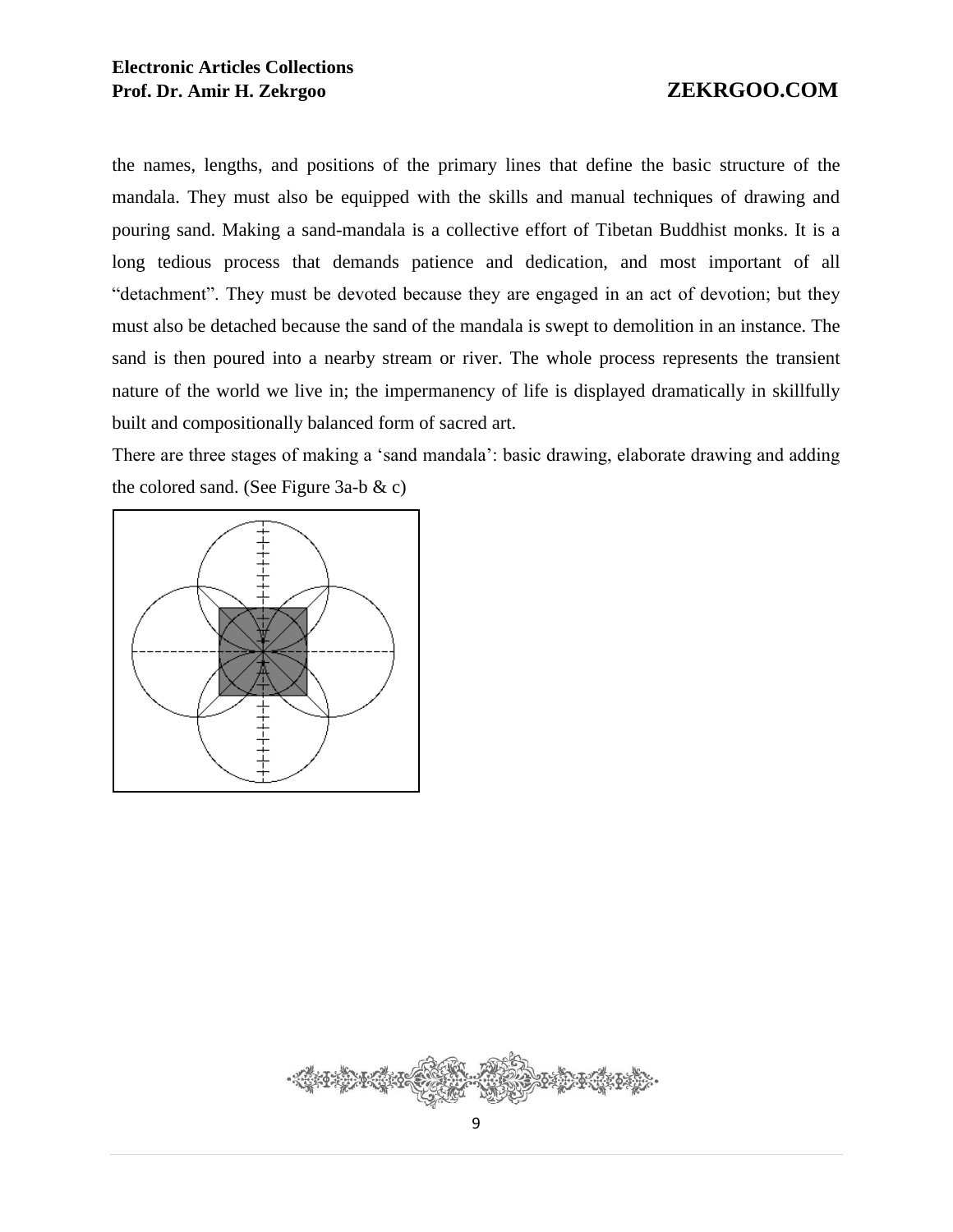# **Electronic Articles Collections Prof. Dr. Amir H. Zekrgoo ZEKRGOO.COM**





# **Figure3a, 3b, 3c:** The three stages of making a Sand Mandala<br>**In Japan, on the other hand, the whole spectrum of the sacred arts of the Esoteric Buddhism**

(Shingon) can be viewed in the 'Two World Mandala' (Ryoukai Mandala): It is composed of two separate, yet complementing, mandalas. In Shingon temples the two large mandalas are typically mounted on wooden screens at right angles to the axis of the image platform. The mandala on the east side, the Kongoukai (Diamond World Mandala, Sanskrit = *Vajra-dhatu*), represents the cosmic or transcendental Buddha, while the mandala on the west side, the

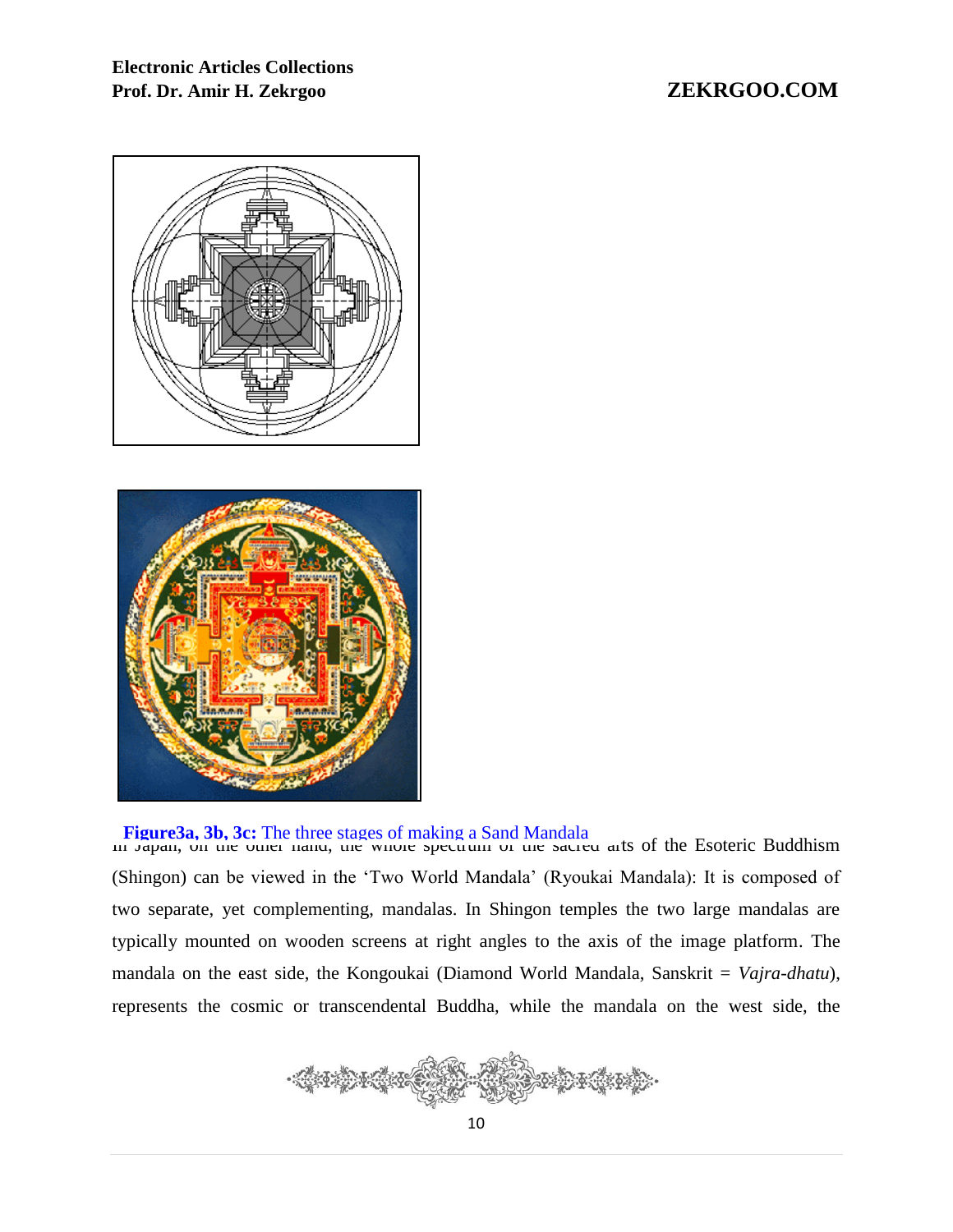# **Electronic Articles Collections Prof. Dr. Amir H. Zekrgoo ZEKRGOO.COM**

Taizoukai (Womb World Mandala, Sanskrit = *Garbha-dhatu*) represents the world of physical phenomenon. These two mandalas represent different aspects of the universe: the *garbha-dhatu* ("womb world"), in which the movement is from one (singleness) to the many (diversity), and the *vajra-dhatu* ("diamond world"), from diversity into unity. (Figures 4 & 5)



**Figure 4** Kongoukai (Daimond World) Mandala represents the cosmic or transcendental Buddha

**Figure 5** The Taizoukai (Womb World) Mandala represents the world of physical phenomenon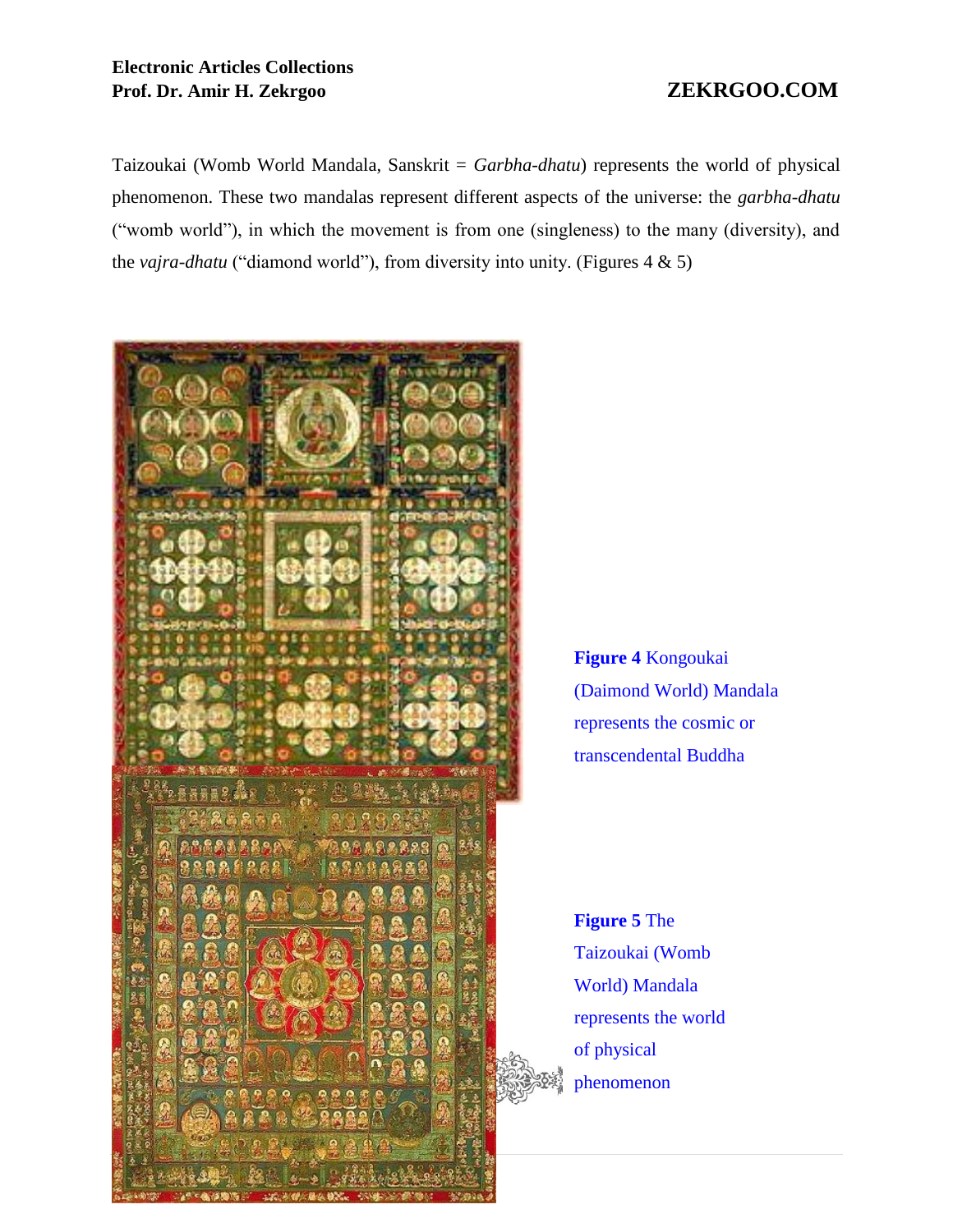The two mandalas introduce two directions of a single circular path. Although in appearance the two opposite directions must lead travelers to two far away destinations, yet in reality they move toward a single aim, for the path is circular – the starting and ending points are one. The whole journey takes place in the traveler: at one time inward, at other outward. These two mandalas may be translated, in Islamic terminology, as a pair of Divine Attributes (*Al-Asma<sup>c al-Husna*<sup>)</sup></sup> namely البظاهر و البياطن (the Manifest and the Concealed), or The Exoteric and the Esoteric.

A mandala originates from a central dot – a dimensionless, physically non-existent abstract being – that gives meaning, order and system to all that emanate from it. It is a reference point that all the outside energies are drawn towards it. It is an undividable 'nothing' that gives being and meaning to everything; like a small seed from which a grand tree of many parts grow, or tiny drops of sperm from whom an animated life form – with all its sophistication – issues. Mandala removes the subject-object or outer-inner dichotomy and allows for the whole existence to be viewed as one. Mandala implies, in a visual manner, the very notion of *'tawÍid'*.

# **Hajj: The Living Mandala**<sup>10</sup>

 $\overline{a}$ 

The *Hajj* pilgrimage is one of the five basic requirements (*arkān* or 'pillars'') of Islam. It consists of a series of extensively detailed rituals. These include wearing of a special plain white garment that symbolizes purity and modesty. Worn by millions of pilgrims that collectively observe the ritual, it also symbolizes unity. The main part of this ritual, however, is the collective circumambulations of the Ka'ba. The whole ritual is a living mandala in motion. The Ka'ba, located at the centre of this mandala, is the central point of focus. Ka'ba is but a large hollow cubical structure located inside the Masjid al-Haram in Mecca (the mosque was built around the original Ka'ba the same way the structure of a mandala is an organic extension of the central point).

 $10$  Part of the content under this heading is taken from my presentation at the International Conference on Esoteric Buddhist Studies, 5-8 September 2006, Kōyasan

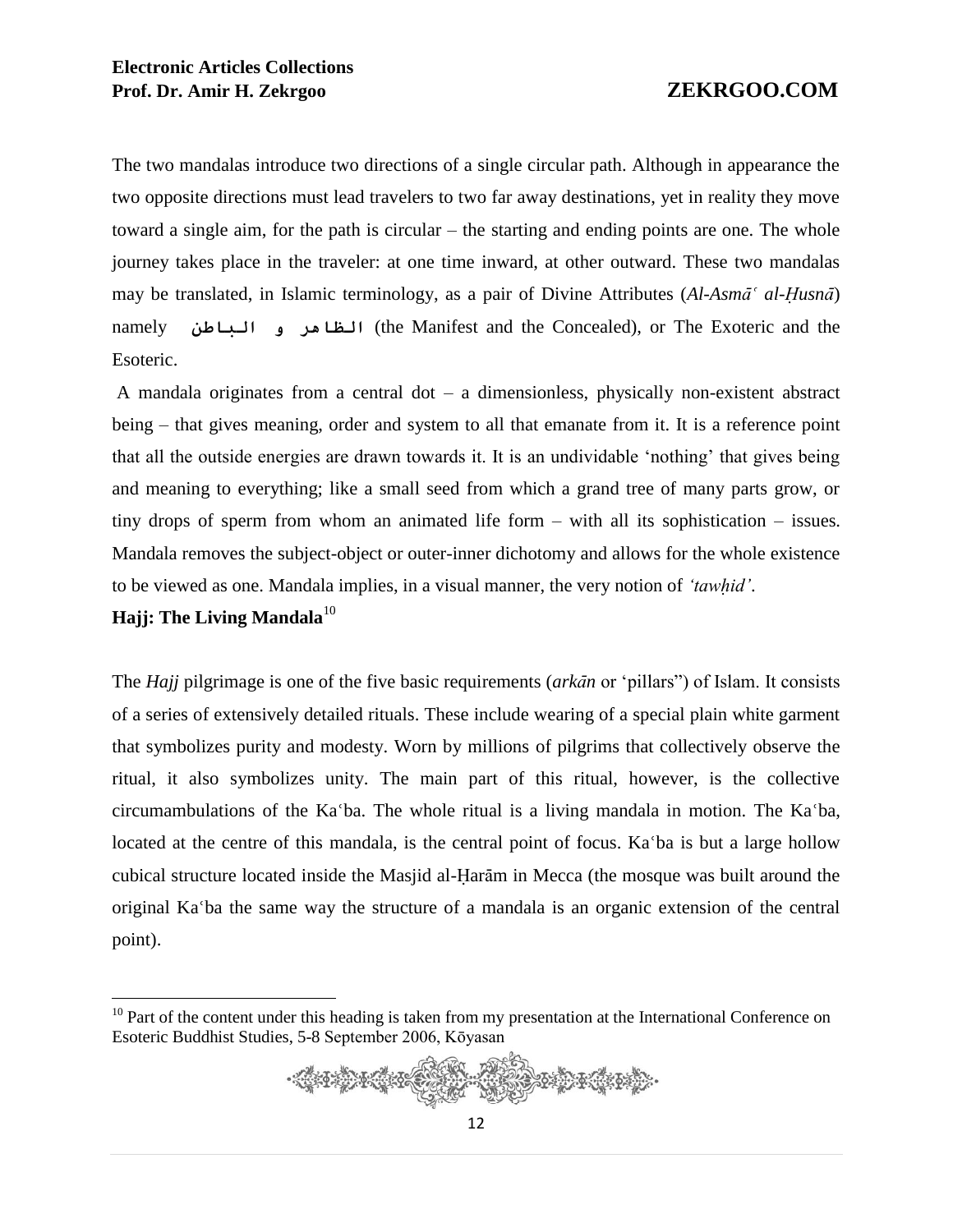# **Electronic Articles Collections Prof. Dr. Amir H. Zekrgoo ZEKRGOO.COM**

This simple hollow cube is regarded as the holiest site in the Muslim world. Ka 'ba plays a very remarkable role in Islamic cosmology, not only because of its liturgical status but also its symbolism: The four walls, representing the four cardinal directions, refer to the finite domain within which man's physical existence operates. The inner void, on the other hand, symbolizes the 'spirit' or the 'essence' that is infinite, transcendental, immortal, unpolluted and free from anything that is temporal. Muslims all over the world face Ka'ba five times daily to offer their prayer ritual, and they travel there to circumambulate the Ka'ba as part of the Hajj pilgrimage at least once in a lifetime as a religious obligation. In this holy ritual, body, speech, and mind participate simultaneously. This has been a non-stop ongoing process for over fourteen centuries now – a live comprehensive cosmic mandala that has integrated *'minds'* (purification and onepointed-ness of mind of the worshipper), *'words'* (recitation of divine verses and devotional hymns) and *'actions'* of the billions of souls throughout the world for over a millennium. This cosmic ritual actually resembles in its appearance to the floating movement of countless planets of a galaxy around the central axis (Figures 6&7).





**Figures 6 & 7** The circumambulation of worshippers around the Ka'ba has been a nonstop movement for over fourteen centuries; this ritual is among the most important of all Islamic

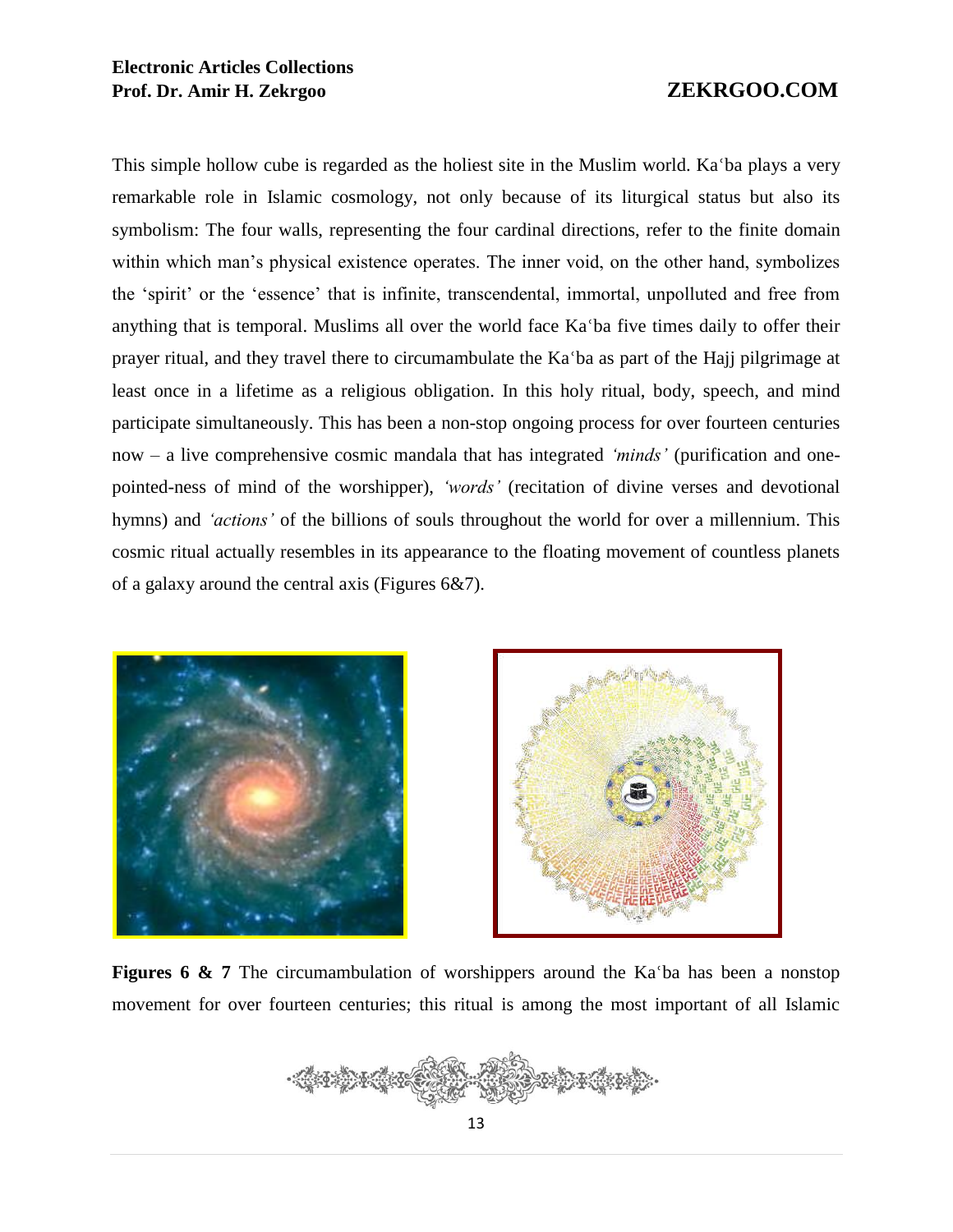rituals. The circular movement of the circumambulators around the central axis of Ka'ba resembles the spiral cosmic movements of planets in their orbit around the central star, and the floating movement of galaxies in the cosmic ocean.

### **The Sufi Sama<sup>®</sup>: Mandala in Performance**

Before we embark on our intellectual discourse on the subject of Sufism and Sama<sup>c</sup>, it is necessary to make one thing clear, and that is: the mechanism of man's intellectual faculty is designed to deal only with certain aspects of life and existence, and that when it comes to issues that involve inner experiences such as faith, spirituality and love, then both the faculty and the language it adopts, prove to be ineffective. Rumi, in his Mathnawi expresses his views with respect to the weakness of the reasoning faculty to understand love; he compares the disability of man's intellectual power in an encounter with love to a "*struggling donkey stuck in mire"*; and further emphasizes that *"the notions of 'lover' and 'love' may only be described by love (itself)",*  in the same way that *"the illuminating sun is by itself the reason for its presence":*

**عقل در شرحش چو خر در گل بخفت شرح عشق و عاشقی هم عشق گفت آفتاب آمد دلیل آفتاب گر دلیلت باید از وی رو متاب** (*Mathnawi* 1, 115- 116)

In the sources of Islamic mysticism (*'Irfān* or Sufism) constant discussions and great emphasis are made upon the 'inner' and the 'outer' realities that represent the 'hidden' and the 'manifest' layers of existence. Man stands on the confluence of the two magnetic fields. The inner guiding light, speaks to man of a Primordial Timeless Truth in the "*language of Presence*" **(الحال لسان (**

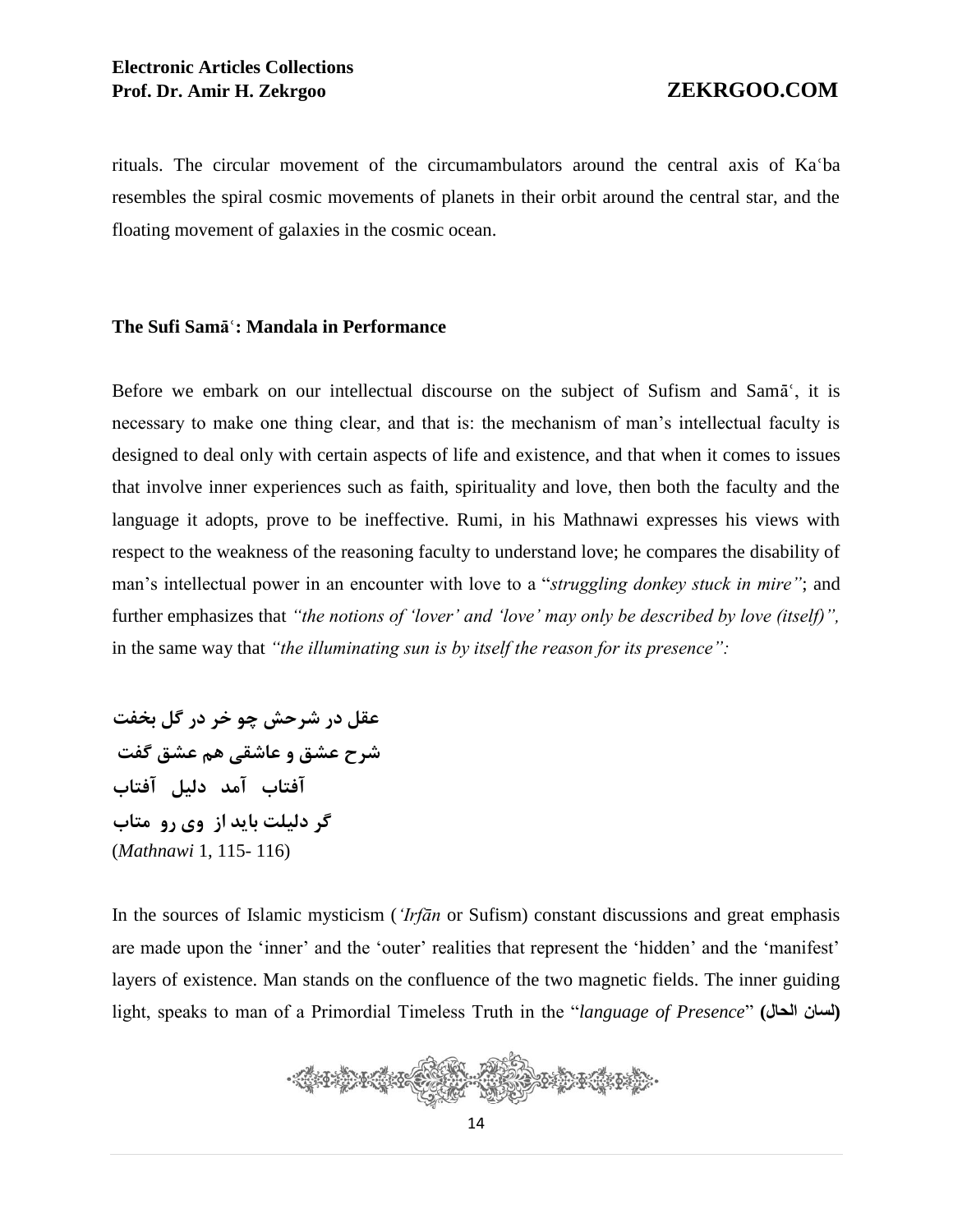while the other domain puts forward the manifest reality that is time-bond and is expressed in the *"language of tongue"* **(القال لسان(**.

'The language of presence' or the 'language of heart' belongs to the inner or esoteric realm; it is to be spiritually experienced and cannot be expressed in words, in the same way that the experience of 'love' that is internal one cannot be caught or expressed in its thoroughness through literal expressions:

**هر چه گویم عشق را شرح و بیان چون به عشق آیم خجل باشم از آن گر چه تفسیر زبان روشنگر است لیک عشق بی زبان روشنتر است**

*Though I struggle hard to explain the nature of love When I encounter love (itself), I'm ashamed of my strive The commentary of tongue is indeed appealing Yet a tongueless love is far more revealing* (*Mathnawi* 1, 112-113)

### **Traditional Music**

No form of art can penetrate in the audience as deep as music, and for this it is said that the target of all forms of arts is to get as close as possible to music. The movements towards abstraction in the history of plastic arts were, in one way or another, efforts to free art from the boundaries of

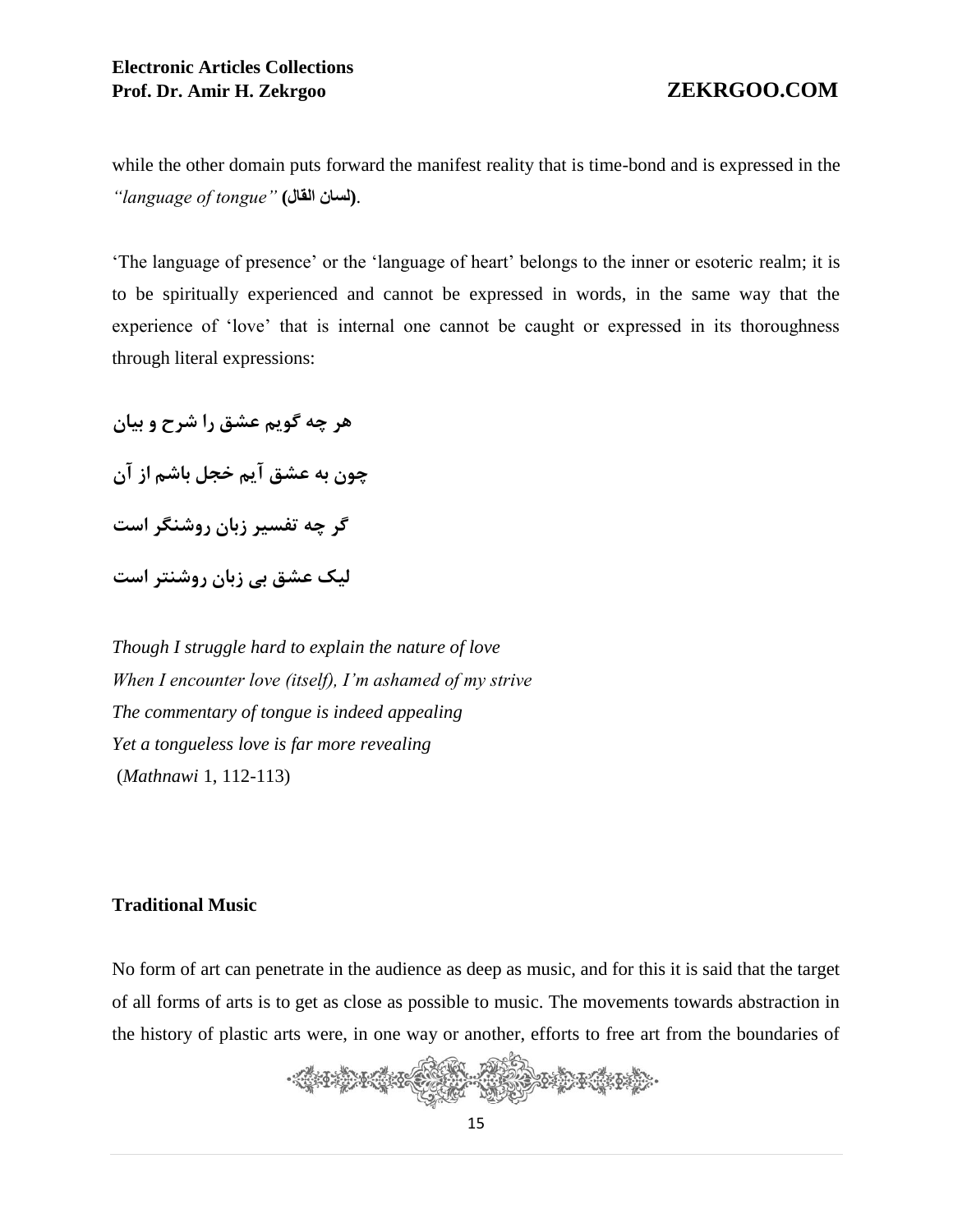concrete forms in order to express pure emotion and thought in a formless manner, and this is what music can do. It can possess the soul, intoxicate the mind, move the body and shift the musician and the audience alike to a state of trance.

Traditional music has been, according to the recorded history and the passages in religious scriptures, a medium through which the religious man has celebrated his achievements, lamented in despair and expressed his desire to transcend the temporal limitations of body. In Greek, Egyptian, Buddhist and Hindu art we find gods and goddesses represented in different poses referring to symbolic movements in dance, behind each of which lies a certain meaning and philosophy. In the Hebrew scripture we find David dancing before the Lord overjoyed that the Ark of the Covenant was being brought into the city (*The Second Book of Samuel,* 6:14-16)**;** also the book of Exodus refers to the celebration and thanksgiving of the Israelites in the form of playing musical instruments and dancing on the occasion of crossing safely the Red Sea while the Egyption army have been overwhelmed with the waters: *"the prophetess Miriam, Aaron's sister, took a tambourine in her hand; and the women went out after her with tambourines and with dancing*"(Ex. 15:20).

Though the issue of music has been a controversial one, especially from the perspective of the Islamic Law (*shari'ah*), yet we find many Muslim philosophers, scientists and theologians throughout the history who were well versed in music. Abu Naṣr al-Fārābī (259-339 AH/870-950 AD) compiled a monumental treatise entitled "املوسیقی فی الکبیر*)* "*The Grand Book on Music)* in which he gives an elaborate account of the Theory of Music.<sup>11</sup> In his *"Cure Through Music*" (العلاج فی الموسیقی *)* Al- Fārābī deals with therapeutic effects of music both on

<sup>&</sup>lt;sup>11</sup> Mehdi Barkeshli has elaborated on the matter in *Farabi's Scientific Discourses about Music*, published in 1978 by Pezhoheshkadeh Musiqi Shenasi, Tehran. There he explains Al-Fārābī scientific ideas of music and his methodology; he also discusses the structure of the intervals of the Khorasani Tanbour based on logarithmical mathematics. (Tanbur /Tanbour is a lute-like musical instrument that originates from Khorasan, Iran).

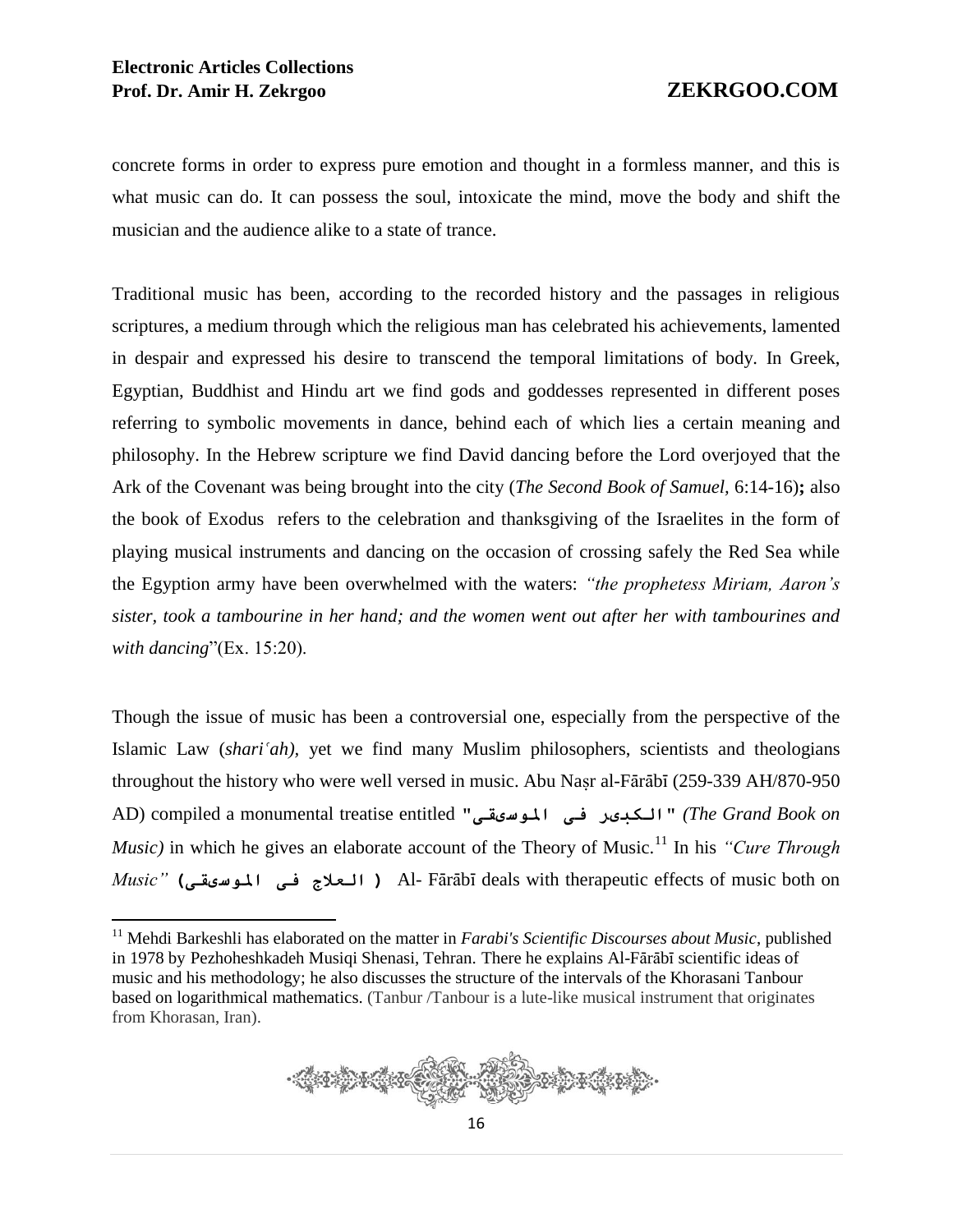the body and the soul. Al-Kindī, Ibn Sīnā, Șafi al-din Al-Urmawi<sup>12</sup>, Abu al-Faraj al-Ișfahānī<sup>13</sup> and many others have written extensively on music. This in itself refers to the special status of music in the Islamic cultures. And if there are controversies about its permissibility, it is most probably due to music's incredible effectiveness on human soul.

Great authorities have addressed the issue of permissibility of music<sup>14</sup>, yet there is no clear and concrete answer that would satisfy everyone, for the question is not merely a theological, judicial or philosophical one; it engages the esoteric and the exoteric senses alike and involves both the spirit and the matter. Al-Ghazālī, in his writings, gives a long account of music, approaching and analyzing it from different angles; his argument eventually leads to the permissibility of music, but under certain conditions! Many such conditions are dependent on the state of mind and type

<sup>&</sup>lt;sup>14</sup> Al-Ghazali argues that the three factors of "time", "place" and "association" can lead to the permissibility or non-permissibility of music. By 'time' he means both the circumstance and the amount of time spent for performing or listening to music: the time should not be excessive so that it interferes with higher goals of life. The place and occasion are also important as they should not be identified with banned activities according to Islamic *shari<sup><i>cah*</sup>; performing in wine houses is therefore not allowed. The association, that is, the type of people present during the performance or the kind of music that is associated with certain unaccepted acts too affects the permissibility; for instance sensuous music that is performed in association with consumption of drugs, alcohol, prostitution and other prohibited acts is banned.



<sup>&</sup>lt;sup>12</sup> Safi al-Dīn Abd al-Mu'min al-Urmawī in his important treatise, *Al-Risālah al- Sharafiyyah Fī al-Nisab al Ta'lÊfÊyyah* (The Sharafian Treatise on Musical Proportions), has presented a thorough analysis of the old Greek resources along with that of the works by the Muslim scholars like al-Kindi, al- Fārābī and Ibn Sīnā. His other treatise, *Kitāb al-Adwār* (The Book of Musical Modes) too deals with the theory of music. Al-Urmawi also studied the practical music of his time and is known to have played lute ( $\bar{u}$ d) well.

<sup>&</sup>lt;sup>13</sup> Al- Isfahānī compiled a treatise called *Kitāb al-Aghānī* (Book of Songs). This great work of many volumes comprises a collection of poems and songs with the stories of the composers and singers. It covers the oldest Arabic literature down to the 9th century. Such poems were once sung along with music composed to accompany it. Though the musical signs are no longer available but the accompanying biographical annotations on the authors and composers gives the book a historical importance. See S. G. Sawa, "The Status and Roles of the Secular Musicians in Kitāb al-Aghānī (Book of Songs) of Abu al-Faraj al-Iîfahānī", Asian Music 17 (1): 68-82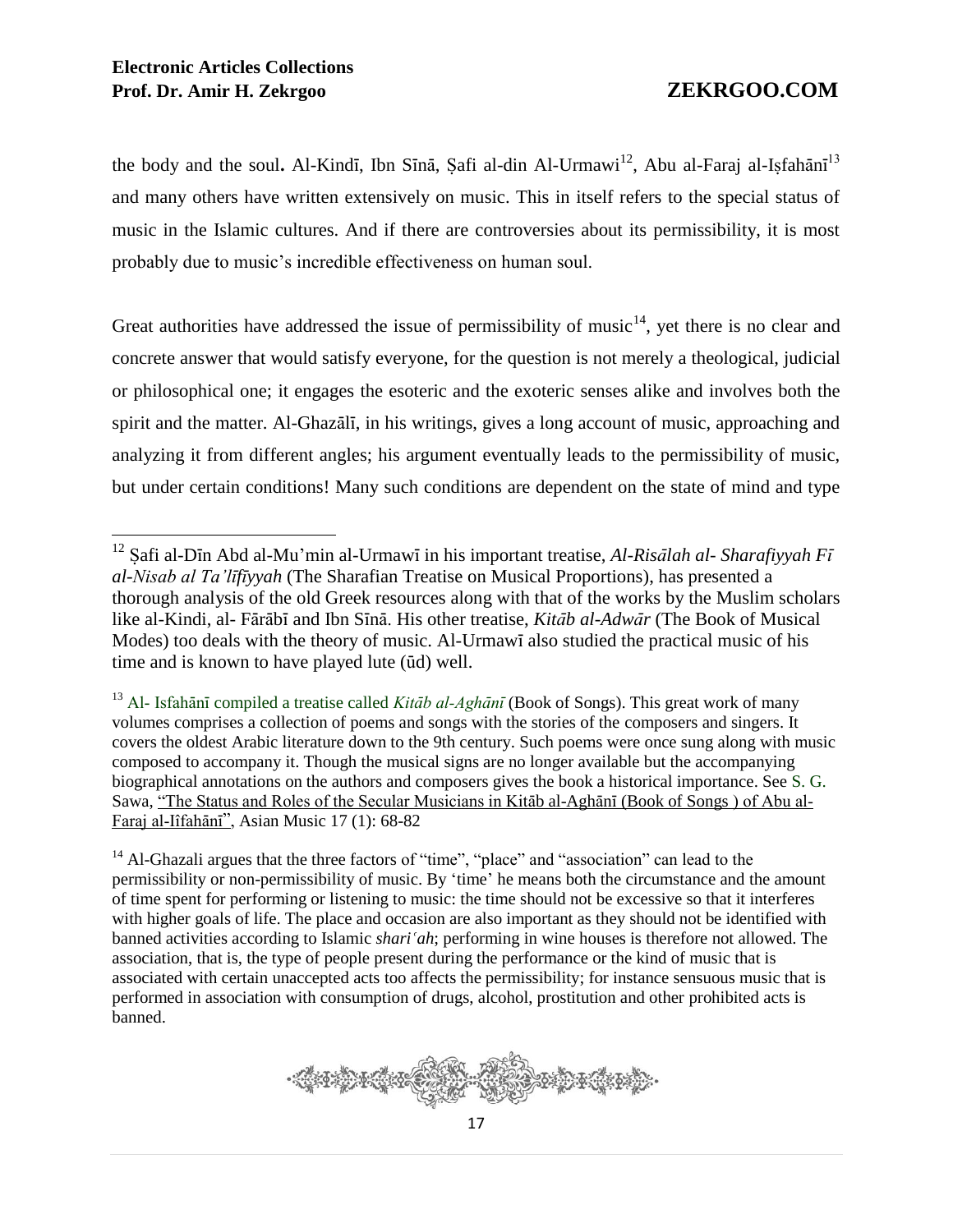of feelings provoked in an individual in the course of performing or listening to music, therefore immeasurable by outside means.

Music, or any form of art for that matter, must be understood as a carrier of great capacity. Art has been used to transfer both the sacred and the temporal, moral as well as immoral contents throughout the history. **"**Rhythm produces an ecstasy which is inexplicable, and incomparable with any other source of intoxication. This is why the dance has been the most fascinating pastime of all people, both civilized and savage, and has delighted alike saint and sinner"<sup>15</sup>. But if one studies the status of art among the ancient people, and its application in the traditional societies, one would realize that art was closely associated with magic; it was "originally" regarded as a vehicle with which one could relate and connect to the transcendental domain.

The pre-Islamic Arabs considered the Qur'anic verses as 'magical poetry' referring to the magical effect of the words due to the depth of their meaning and the harmony of sound – the music that it produced while recitation. The decline of art coincides with its separation from its religious roots, and this is where art began to lose its original identity. "Until the sixteenth century, the boundaries demarcating religion, art, spirituality and nature were nebulous. A work of art that was not founded in the spiritual and the natural was inconceivable. The catastrophe that is Modernism has meant man's estrangement from his basic origin, nature, and has resulted in all his values, moral, religious, ethical as well as artistic, being radically changed"<sup>16</sup>. "The history of Western art since the Renaissance is chequered and distorted . . , and finally we begin to think that there can be no great art or great periods of art without an intimate link between art and religion."<sup>17</sup>

<sup>&</sup>lt;sup>16</sup> See Amir H. Zekrgoo, "Man, Nature and Art: An Irano-Islamic Perspective" in *Prakriti: An Integral Vision* (General Editor: Kapila Vatsyayan), co-published by IGNCA and D. K. Printworld (P), Delhi 1993



<sup>15</sup> Hazrat Inayat Khan, *The Mysticism of Sound, Music and Word* , First Indian Edition, Motilal Banarasidass 1988, pp. 44-45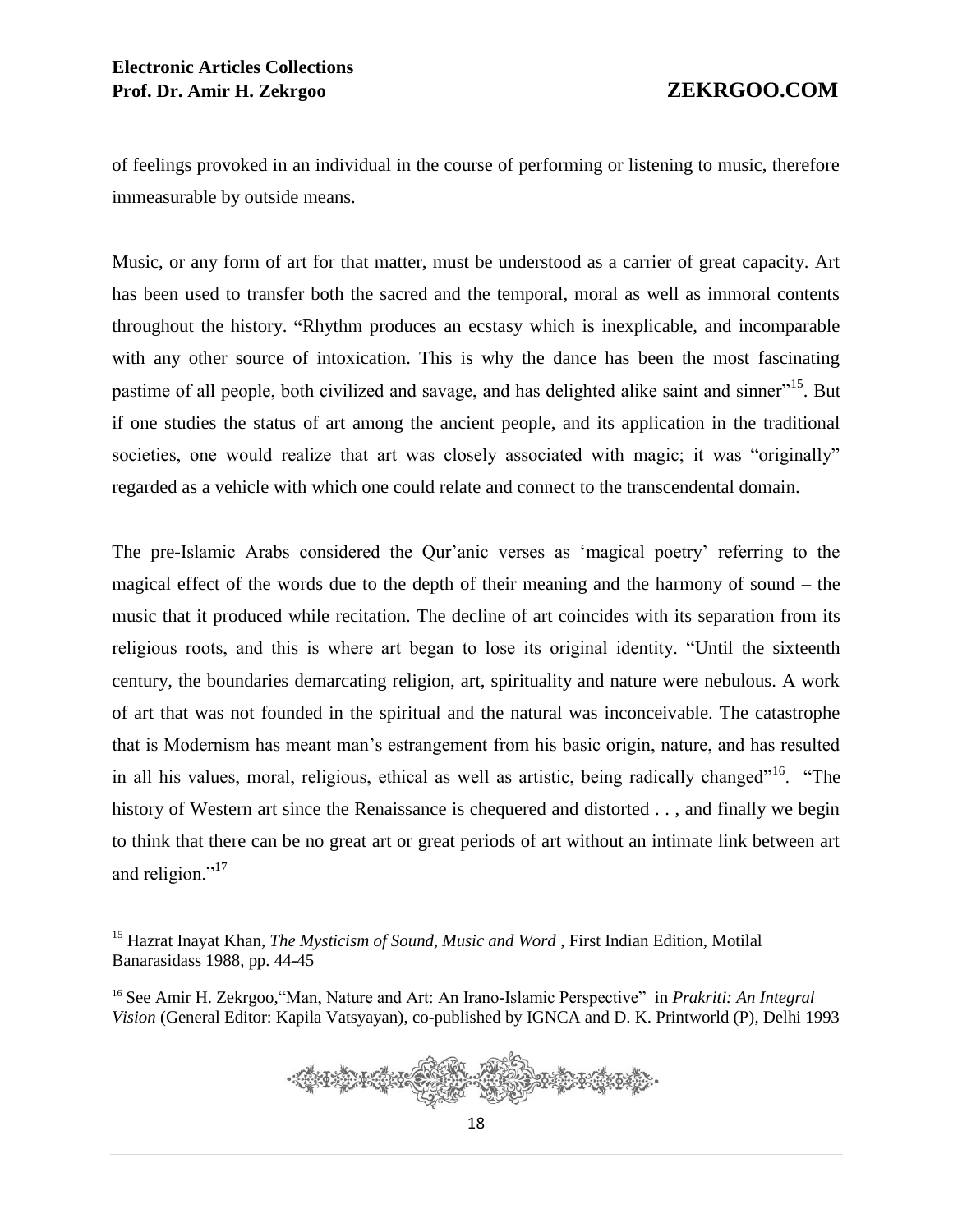An ancient legend tells how the angles sang and played the  $dot\{ar}^{18}$  (a type of middle-eastern guitar with two strings) at the command of God to induce the unwilling soul to enter the body of Adam. 'The soul, intoxicated by the song of angels, entered a body which is regarded as a prison<sup>'19</sup>. An Ayatollah (a high Islamic cleric) once told me that 'right music' is the closest sound to the voice of revelation! Music, according to Rumi, has its origins in the Paradise; with its magical effect, it can transform ugliness of the surroundings and make life pleasant and bearable.

**مومنان گویند کآثار بهشت نغز گردانید هر آواز زشت ما همه اجزای آدم بوده ایم در بهشت آن لحن ها بشنوده ایم**

 $\overline{a}$ 

*The believers say: the drifts of Paradise Beautifies sounds of unpleasant guise We have once been components of Adam Those melodies we'd heard in the Heavenly Realm* (*Mathnawi* IV, 735 – 736)

<sup>17</sup> Herbert Read, *The Meaning of Art*, Faber and Faber, London – Boston, 1984. p. 82

<sup>18</sup> The Persian term *dotar* literally means "two strings"; it is the name of a simple lute-like instrument with two strings used in Iranian and Indian folk music.

<sup>19</sup> Titus Burckhardt narrates the story as explained by a singer in Morocco in the introduction of *The Sacred Art in East and West* (translated by Lord Northbourne), UK, 1968. Hazrat Inayat Khan too quotes the same legend in *The Mysticism of Music, Sound and Word*, India 1988

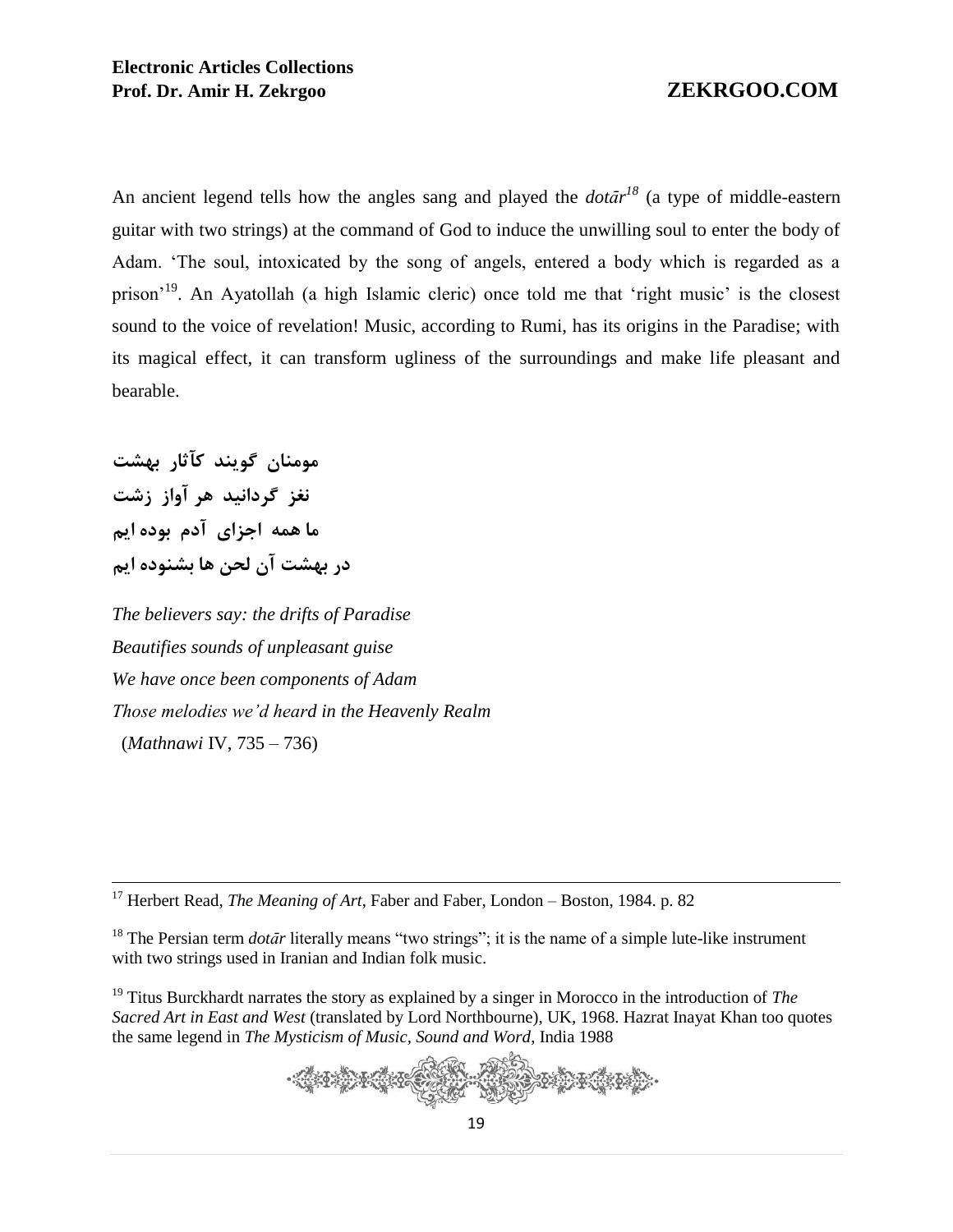For Rumi music is not merely a pleasant compositon of meaningless sounds; it is the eternal language that connects man to his heavenly abode; it is the first expresion of the emotions, passions and of thoughts<sup>20</sup>.

Music, in religious traditions, are never produced for 'amusement' or as 'decoration', nor it was listened to for mere pleasure at the time of leisure; it is supposed to help both the musician and the audience to attain a diferent level of realization. Dance too, like all other forms of art, was originaly an expresion that exhibited man's devotion to God. "When beauty of movement is taken as the presentment of the divine ideal, then the dance becomes sacred"<sup>21</sup>.

# **Dance &Devotion**

 $\overline{a}$ 

Dance is music in motion, a graceful expression of thought and feeling through the movement of body. Islam's position towards dancing is fully expounded in the controversial literature about the sacred dance of the mystic orders. Al-Fārābī in a brief passage of his *"The Grand Book on Music*", classifies dance with drumming and hand clapping but he does not elaborate more. Secular dance is ignored in this literature as if its illegitimacy is taken for granted. Abu al-Hasan al- Mas'ūdī (896 – 956) on the other hand, in his "*The Meadows of Gold and Mines of Gems*"<sup>22</sup>, provides a detailed account of a public session at which an expert speaks in length to the Caliph Al-Mu<sup> $\tau$ </sup>tamid (870-92) in response to his question about the origin of music and the principles of

مروج الذهب و معادن اجلواهر <sup>22</sup>



<sup>&</sup>lt;sup>20</sup> On the nature of traditional music of the East see 'The Ancient Music' (Ch V) in Hazrat Inayat Khan's *The Mysticism of Sound, Music and Word*

<sup>21</sup> St. Ambrose (*C.* AD 340–97), bishop of Milan, cautioned anyone who would criticize King David's or anyone's dancing: "These actions of the body, though unseemly when viewed in themselves, become reverential under the aspect of holy religion, so that those who censure them drag their own soul into the net of censure."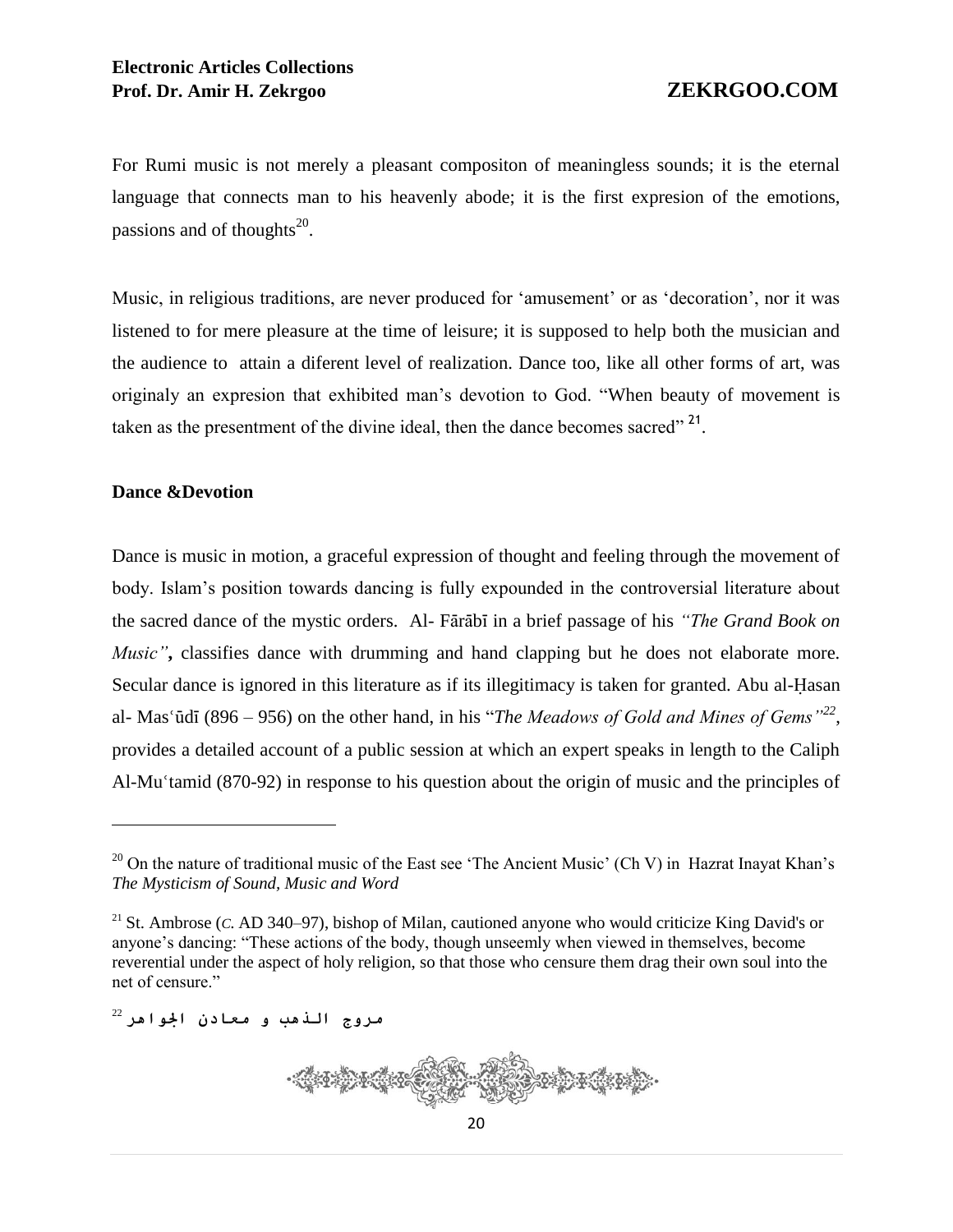dance. In this session the dance specialist bigins with an explanation of the relation between dance and rhythm, and continues with the attributes essential for a proficient dancer<sup>23</sup>. Al-Ghazālī's views on dance performance is in line with the conditions he sets for music in order for it to be considered "permissible". In his *Book of Knowledge*<sup>24</sup>, Al-Ghazali emphasizes not only to the factors of "time and place" for the performers, but he also prevents them to perform in front of "onlookers whose motives are not worthy". The participants, according to him, "must sit silently and not look at each other. They must seek what may appear from their own hearts". On the issue of 'dance', his position is much stricter: A disciple had asked permission to take part in the 'dance' of the Sufis – the Sam $\bar{a}$ '; the Sheikh said: "Fast completely for three days. Then have luscious dishes cooked. If you then prefer to 'dance', you may take part in it."<sup>25</sup>

### $T$ rue Sam**ā**

Fakes are taking over our lives. Our world is undergoing a fundamental transformation with a pace that is constantly increasing; this is a transformation from the 'true reality' to, what is now known as, 'virtual reality'- a fake form of reality that is replacing original ones and, as a result, creating lifestyles that are based on false needs and false accomplishments. False religions are mushrooming and contaminating the sacred domain of spirituality. We are now facing new forms of terrorism: intellectual terrorism and virtual terrorism, behind whom are political agendas that seek to control man and nature in a globalize manner. Man relies on his technological achievements and advancements in some branches of exact sciences, which he regards as 'knowledge in its totality'; he is now more arrogant than ever and regards himself 'the master of the universe'. Instead of being synchronized with the universal rhythm he rapes and disrupts

 $25$  Ibid

 $\overline{a}$ 



 $^{23}$  Such attributes include, among others, a natural inclination, an innate sense of rhythm, appropriate physical properties ... flexibility of flanks and finger" and so on. This dance is described by Al-Isfahānī (d. 950) in his االغانی کتاب . On the type of dance: individual, collective, folk dance etc. and a more detailed account of historical references see Amnon Shiloah, *Music in the World of Islam,* Scolar Press, UK, 1995, pp 137 – 153

<sup>24</sup> *The Book of Knowledge* **(**العلم کتاب **)** is a chapter of his monumental work **,** علوم احیا**) )**الدین, edited and translated by Nabih Amin Faris Lahore, 1962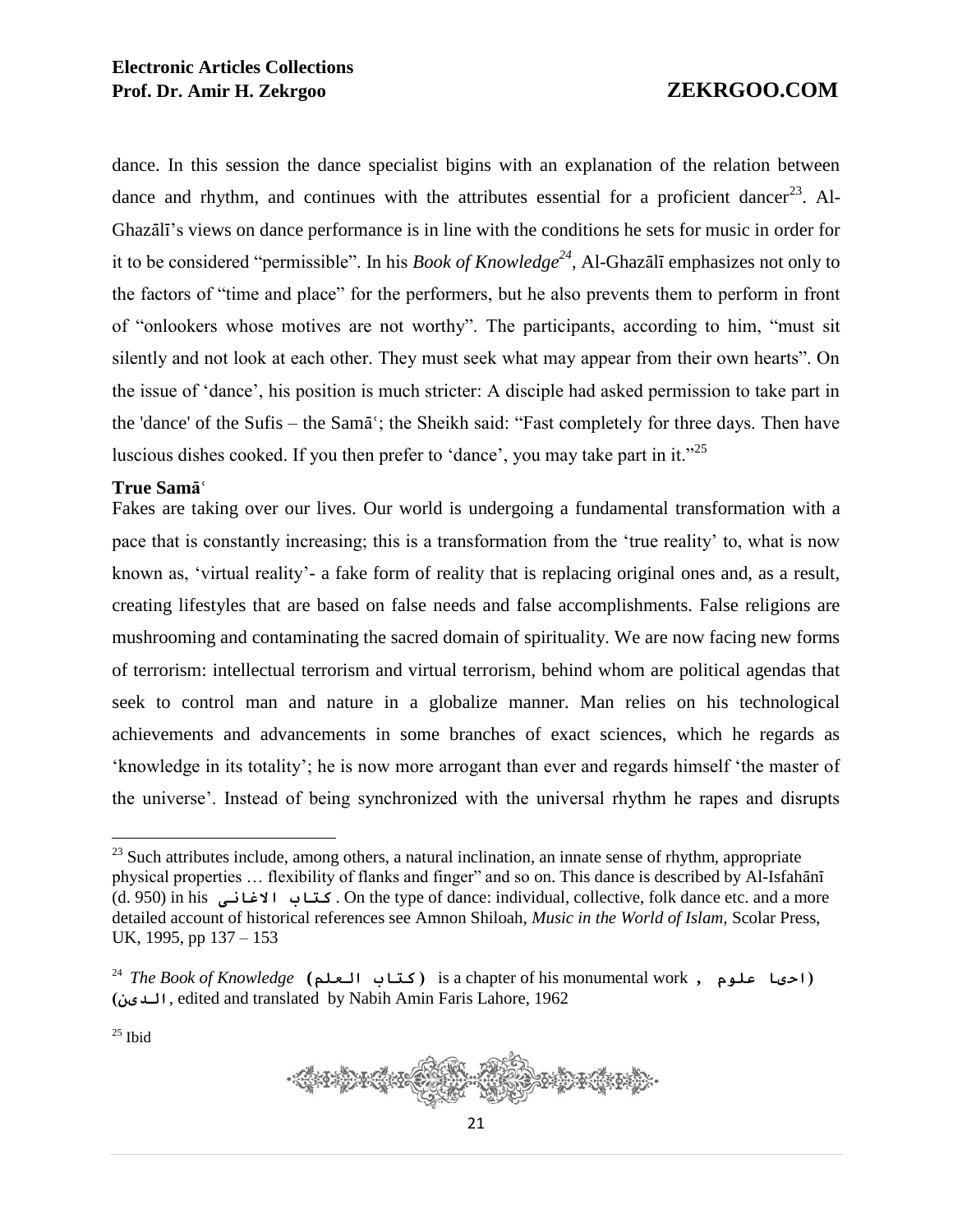nature and his environment. He declares himself 'god' and demands that his rules be treated as 'sacred'<sup>26</sup>.

In the realm of art, too, fakes are abundant. By fakes I do not mean reproductions made from original works; in fact producing such copies may benefit both the copier and the audience for it may spread the message inherent in the original, only in a diluted manner. It can also help to increase the technical and mental capacity of a student of art and acquaint him with the essence of originality. But now we face works that have little substance but are projected as 'originals', only because they are 'different' or 'new'. This is in fact one of the fundamental differences between the 'traditional' and the 'modernist' perspectives<sup>27</sup>. Arts that were once expressions of the divine reality have been reduced to expressions of man's animal instinct. Dancing was originally a selfless form of expression that helped man liberate himself from the boundaries of the physical senses and awaken the esoteric senses in him. In the Sufis tradition, the sacred dance of spiritual ecstasy is called *sama<sup>'</sup>*. Rumi speaks of '*true sama<sup>'</sup>*' in his Mathnawi when he points out the difficulties in becoming worthy of performing a sincere *sama*<sup> $\cdot$ </sup>:



<sup>&</sup>lt;sup>26</sup> Today, in the 'virtual mindset' created by 'the modern West', the word 'Democracy' carries more 'sacred weight' than 'the words of Revelation'. Blasphemy is growing under the umbrella of 'freedom of expression' while any expression that may question any aspect of 'Western interpretation of democracy' is seen as a blasphemous act that is punishable by meanest means.

 $27$  Tradition reveres continuity; Modernization demands new beginnings. Traditions are not hostile to change, provided that the "new" can be integrated with the old through the reform or renewal of the tradition. The change should therefore take place in a slow pace so that the flow of tradition is not disrupted; drastic changes can break the relation between the accident and the essence and can cause identity crisis and loss of direction – something that the tradition cannot tolerate. A sense of tradition is to allow the old to be appreciated as 'ever new' and the new as clarifying and fulfilling the old. See The *Encyclopedia of Religion* (ed. Mircia Eliade) vol. 15, under 'Tradition'. Also Rama Coomaraswamy elaborates on "The Fundamental Nature of the Conflicts Between Modern and Traditional Man" in: *In Quest for The Sacred* (ed. S. H. Nasr and K. O'Brien), Suhail Academy Lahore, 2001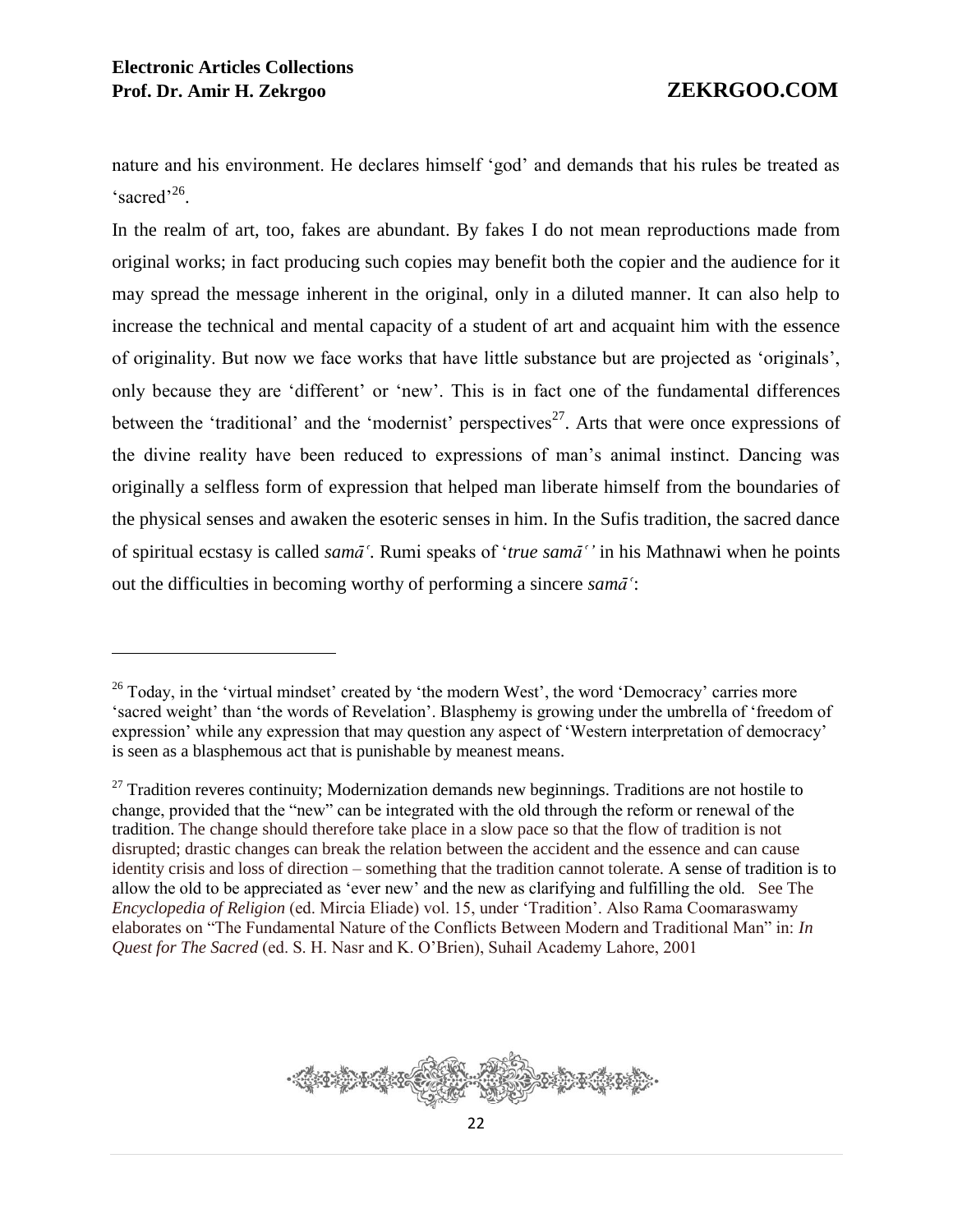**بر سماع راست هرکس چیر نیست طعمه هر مرغکی انجیر نیست خاصه مرغی – مرده ی پوسیده ای پر خیالی – اعمیی – بی دیده ای** 

*Not every one is capable of a true Sam* $\bar{a}^{\epsilon}$ *Not every bird deserves fig as its morsel Especially a bird that is dead and putrid: A blind, visionless fellow filled with vain hopes*

(*Mathnawi* 1, 2762-2763)

In a "true sama" the depth of contemplation transforms the vision and the heart of the seeker to an extent that he becomes entirely absorbed in the whole and single immanence of nature. In this dance the dervishes take rhythmic turns which cause the skirt of their garments to form a circle. The movement of hands and neck too form smaller circles. The whole movement creates a spiral thrust (inward as well as outward) that resemble the *twat*, the liturgical circumambulation around the Ka'ba, or, a mandala.

Rumi perceives *samā*<sup> $\alpha$ </sup> as an act of harmonization with the cosmic dance of the stars, planets:

**پس حکیمان گفته اند این لحن ها از دوار چرخ بگرفتیم ما بانگ گردش های چرخ است اینکه خلق می سرایندش به طنبور و به حلق**

*The sages have said: the melodies we hear From the rotation of the celestial sphere It's the music of that whirling sphere That people sing and lutes play here* (*Mathnawi* IV, 733-734)

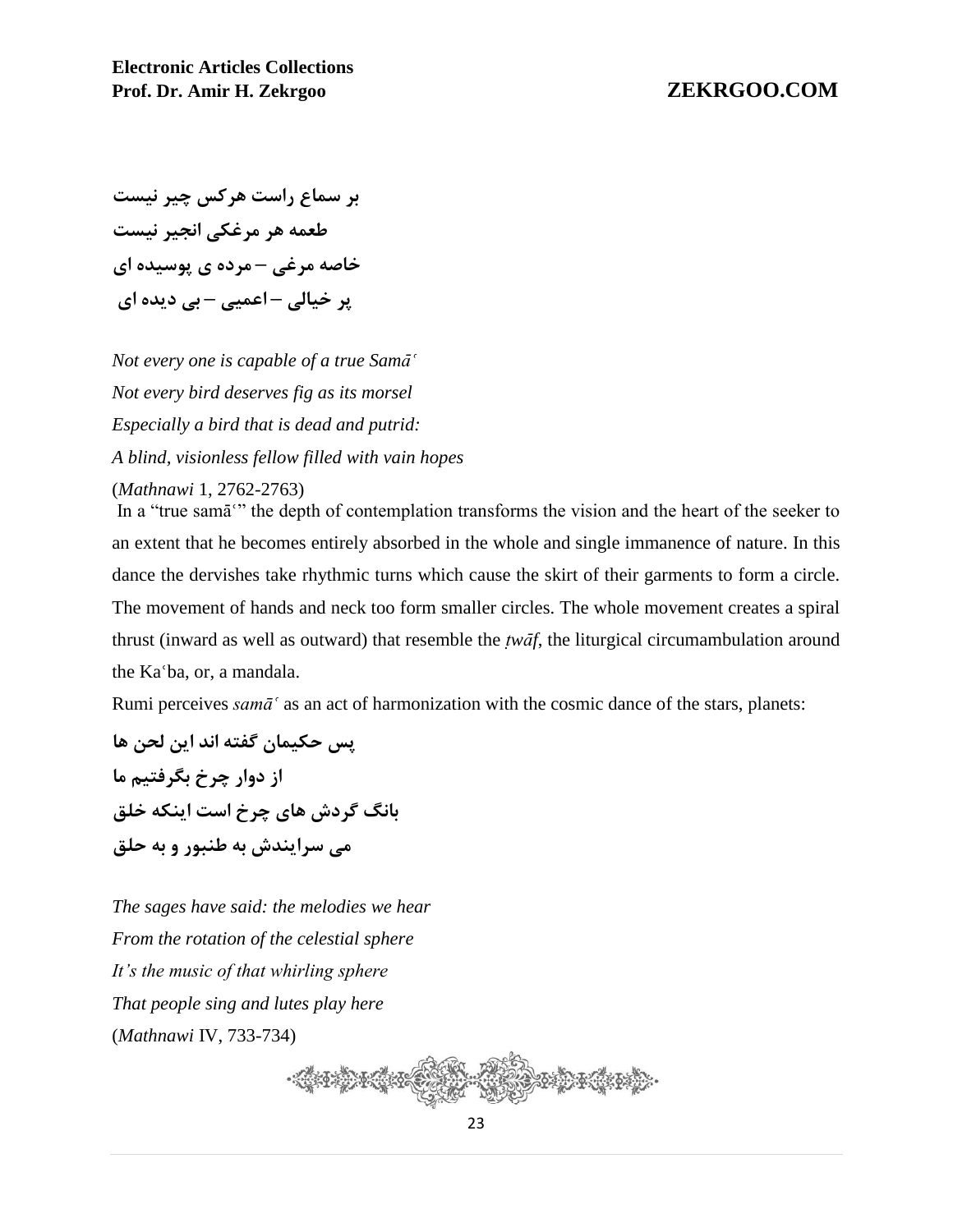# **Sama<sup>®</sup>: Nourishment of the Soul**

Man needs nourishment for his body, mind and soul; in order to keep them healthy and strong he needs to exercise. We engage in physical exercises to keep our body in shape. Likewise intellectual activities strengthen the mind. The food for the soul, however, is love and devotion. An ideal human being is one that can experience the Absolute in all its manifestations: "Precisely as love is reality experienced by the lover, and truth is reality experienced by the philosopher, so beauty is reality experienced by the artist: and these are three phases of the Absolute<sup> $28$ </sup>.

Beauty, love and truth unite and find embodiment in the artistic forms of devotional act, i.e. rituals, gestures and postures. Certain liturgical acts are prescribed by the scripture while others develop in time as ways of tuning oneself with the rhythm of the Cosmos. The devotional dance of *sama*<sup> $\epsilon$ </sup>, like the movement of the heavenly bodies, has a spiral momentum. The individuals take part in this collective dance of whirling spins in order to become liberated from the 'individuality' that makes them limited and isolated. They, under the supervision of a *murshid* or  $p\bar{i}r$  move toward absorption in the tempo of the cosmic symphony and become united with it, in the same way that the sound of individual instruments are stripped of their individuality in the performance of a huge orchestra. While each instrument contributes to the perfection of 'the whole' it receives energy and direction from it; in fact each minute melody that is created by an individual instrument becomes meaningful only if it is heard in the context, and as part, of 'the whole'. This rhythmic practice awakens in man that part of his emotional nature which is generally asleep; it nourishes it. Rumi refers to  $\text{sam}\tilde{a}^{\text{c}}$  as the nourishment of lovers:

**پس غذای عاشقان آمد سماع که درو باشد خیال اجتماع**

 $\overline{a}$ 

<sup>&</sup>lt;sup>28</sup> Ananda K. Coomaraswamy, *The Dance of Shiva*, 2<sup>nd</sup> edition, New Delhi, Munshiram Manmoharlal, p. 59

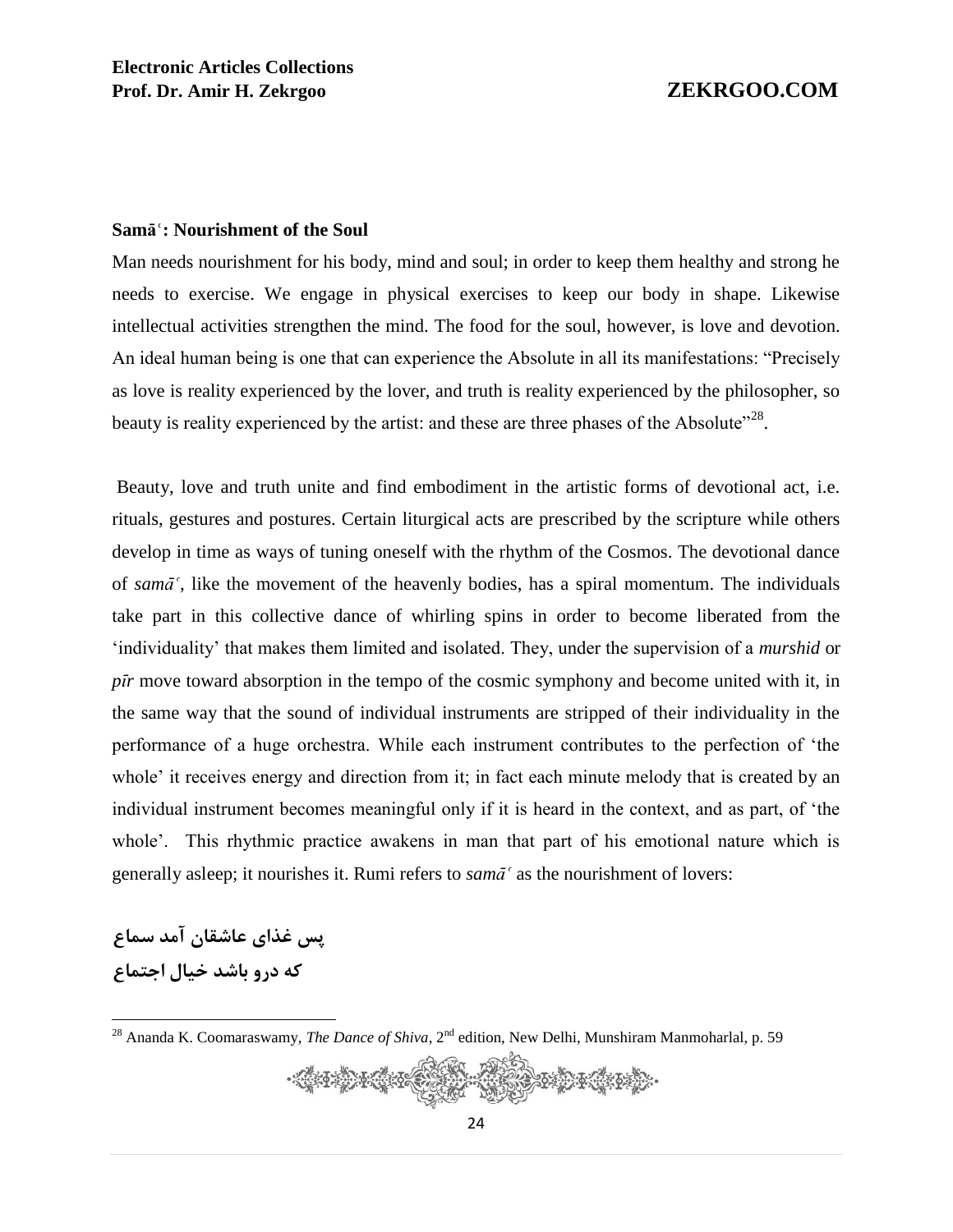**قوتی گیرد خیاالت ضمیر بلکه صورت گردد از بانگ و صفیر**

*Samā*<sup> $\cdot$ *</sup> <i>is the nourishment for the lovers (of God)*;</sup> *In it lies the fantasy of their union The inner images gain strength and grow Marked in music and songs they go* (*Mathnawi* IV, 742-743)

And in the process of joining the cosmic procession they get a glimpse of 'perfection', for perfection cannot be experienced unless all particles that form a unit move in a selfless harmony with the movement of the whole and become the whole:

**در هوای عشق حق رقصان شوند همچو قرص بدر بی نقصان شوند جسمشان رقصان و جان ها خود مپرس وانکه گرد جان – از آنها خود مپرس**

*In the air of Divine Love they begin to dance Like the full moon's orb flawless in trance Their bodies in dance, their souls – beyond words; And all that surrounds them, they too, beyond words* (*Mathnawi* I, 1347-1348)

# **Sama<sup>®</sup>: Art of Selfless Expression**

Art is usually described as a form of 'self expression'. This definition is very new; it reflects the

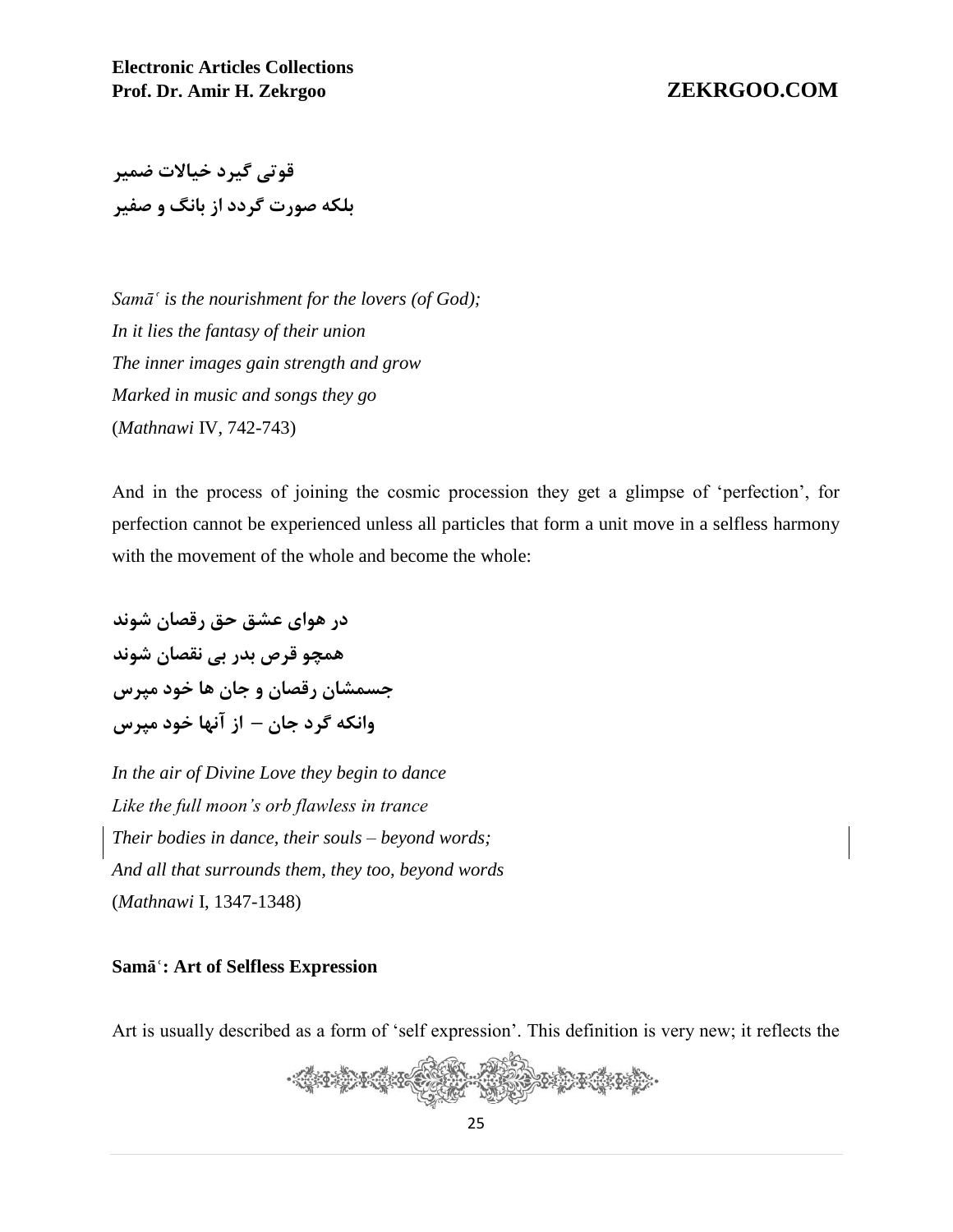modern perspective of art according to which man's 'individuality' constitutes his 'identity'. The modern man's exaggerated regard for his 'self' is translated in a disregard for the Ultimate Self.

In his quest for Truth, man must free himself from all illusions, including the illusion of his 'self'. The 'self', according to Qur'anic definition, manifests in three levels:

- بالسوء الماره النفس **:***"The self enjoining-unto-evil"* (12:53)
- اللوامه النفس **:**"،*The reproaching self (the accusing voice of man's own conscience)*<sup>29</sup> " (75:2)
- ِمطمئنه النفس *:"The self at-peace"* (89:27)

A person with a "self at-peace" is the one in a state of selflessness; in this state of being, the individual self dissolves his individuality in the divine Self, and this is when the inner peace prevails. Man's experience of the state of selflessness may be compared to a clear mirror with no individual identity in itself. 'No self' means 'no ego' and 'no pride'! Only such a selfless mirror could reflect the Truth without distortion.

The individualism is a "profane point of view" that denies any principle superior than the individuality itself. The problem with this point of view is that it provides plural principles (countless selves) of identical weight values side by side. This will eventually lead (and to a certain extent, has already led) to "an absence of principle"<sup>30</sup>. The use of a single word ('self' and 'Self') in two different contexts and in reference to two fundamentally different entities (the

<sup>&</sup>lt;sup>30</sup>On the issue of "Individualism" see Rene Guenon, *The Crisis of the Modern World* (A New Translation from the French by Marco Pallis and Richard Nicholson), Suhail Academy, Lahore, 1981



<sup>&</sup>lt;sup>29</sup> I have taken the translation of the verse (that is given within the brackets) from Mohammad Asad's *The Message of the Qur'Én,* Dar Al-Andalus, Gibraltar, 1980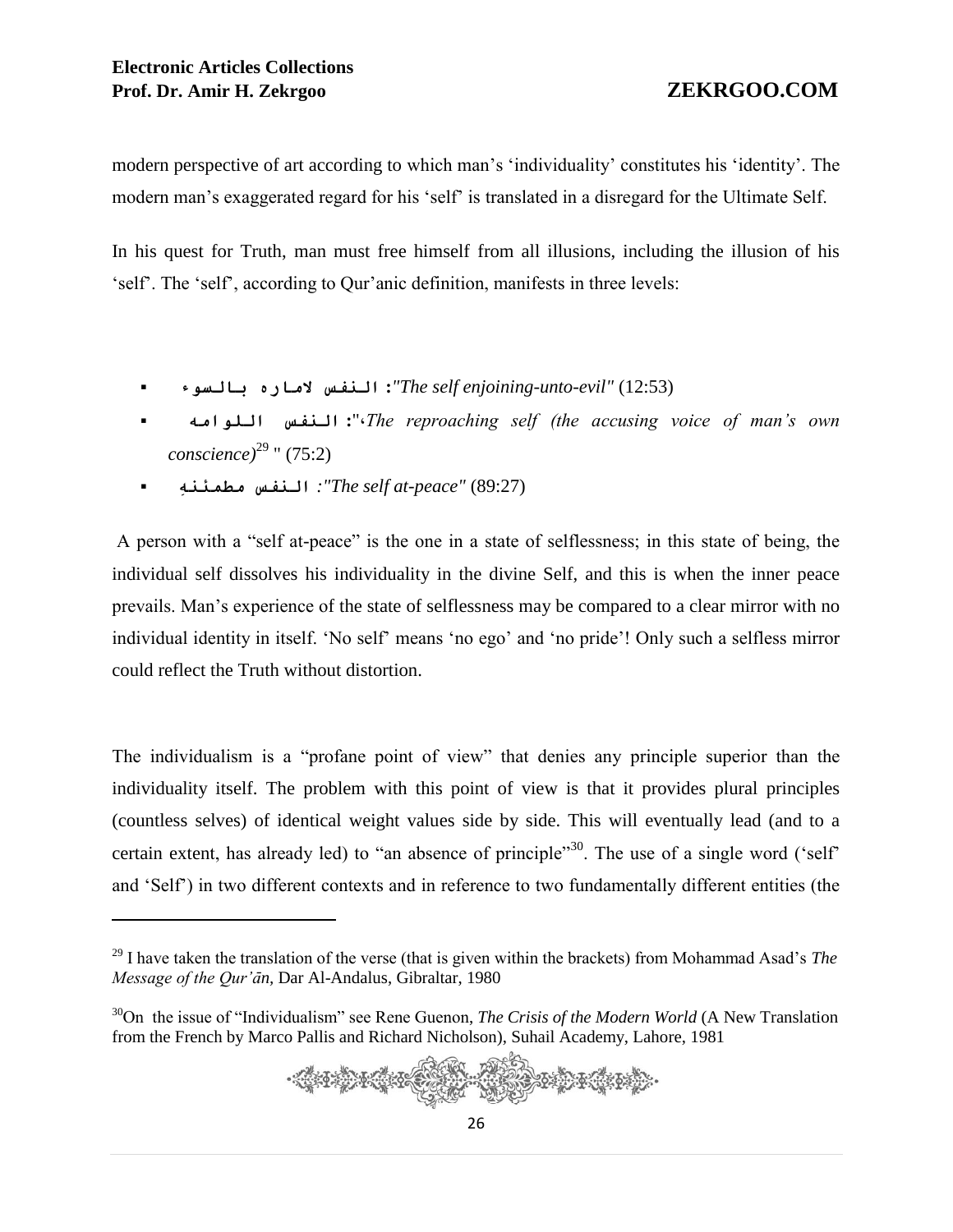first one transient, the second transcendent) is something ontological and not a mere accident; God has been referred to in many languages and in certain philosophical contexts as the 'Ultimate Self'. According to the Islamic teachings, the path to the state of God-realization passes through the realization of one's self<sup>31</sup>.

This kind of self-realization is fundamentally an esoteric experience in which one unites the particle (self) with the transcendent Self. The same notion is expressed in Vedantic scriptures:  $\overline{A}$ *tm* $\overline{A}$  ( the ultimate self) is "essentially beyond all distinction and all particularization; and that is why. in Sanskrit, the same word  $\bar{a}$ *tman*, in case other than normative, replaces the pronoun 'itself"<sup>32</sup>. Further more the relation between the ultimate 'Self' and the individual 'self' must not be regarded as correlation, for the individual self is essentially invalid in respect to the Ultimate one, which " must always be considered under the aspect of eternity and immutability which are the necessary attributes if pure Being"<sup>33</sup>.

The individual self is also referred to as the "ego". By realizing the transient nature of the individual self (ego), the seer will realize that the rays of the true Self will not shine unless the distracting sparkles of the ego are extinguished. In other words "selflessness" would lead to "Self-realization".

**جهد کن در بی خودی "خود" را بیاب زودتر – واهلل اعلم بالصواب** *Strive for selflessness and find your true Self*

<sup>31</sup> A *hadith* narrated from the Prophet reads : ربه عرف فقد نفسه عرف من

<sup>32</sup> René Guenon, *Man and His Becoming According to Vedanta* (translated by Richard C. Nicholson), Oriental Book Reprint Corporation, 1<sup>st</sup> Indian Edition 1981, p. 31

<sup>33</sup> Ibid, p. 29

 $\overline{a}$ 

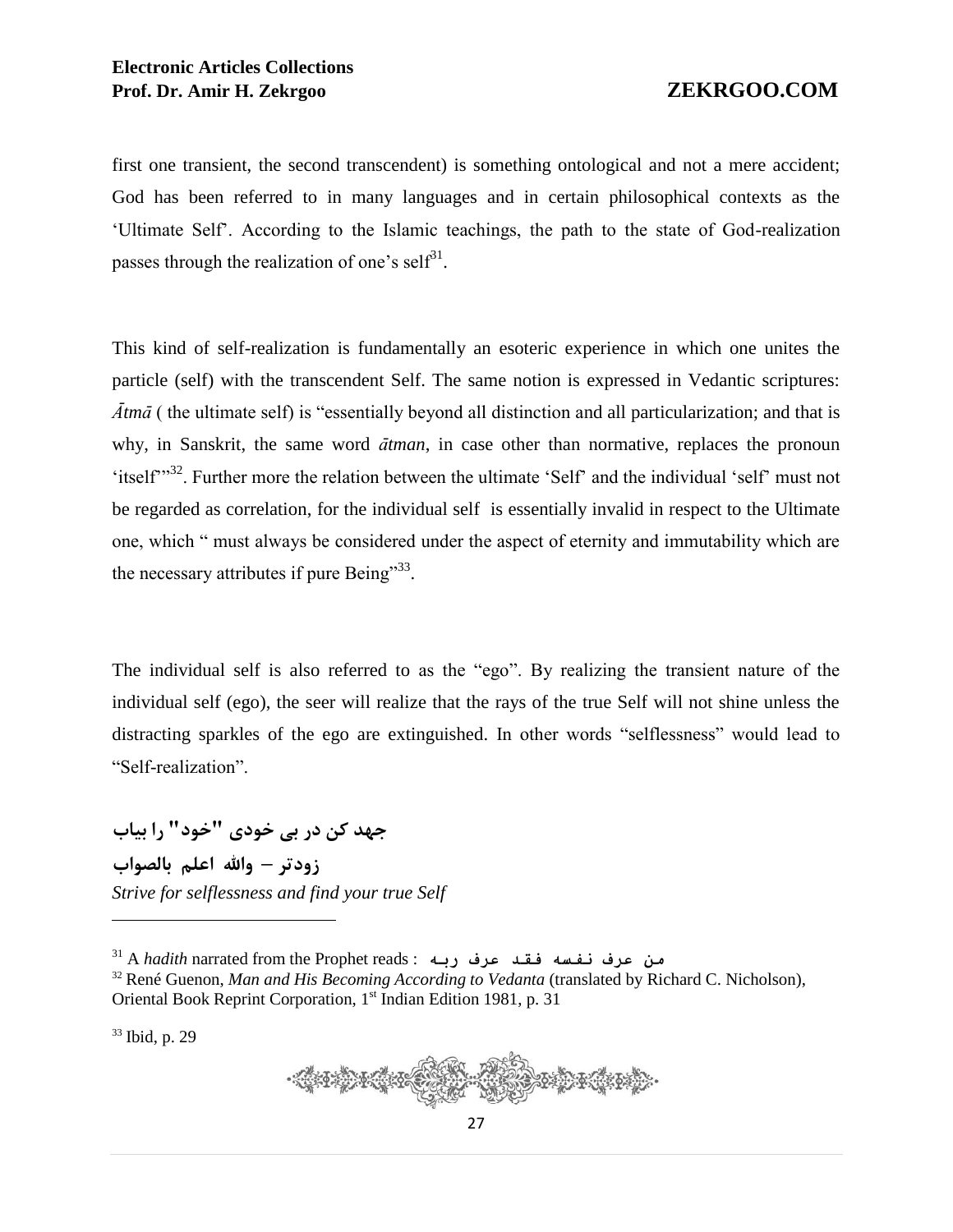*Proceed: for God only knows of the right course* (Mathnawi 4, 3218)

**خویش را صافی کن از اوصاف خود**

**تا ببینی ذات پاک صاف خود** *Purify yourself from the impure attributes of the self For only then you may see the clear essence of the pure "Self"* (Mathnawi 1, 3457)

Rumi refers to the 'self', in his Mathnawi, using Persian terms*'*خود*','* خویش*','* من *'*and the Arabic *'*نفس*' .* In the above couplets the *'*خود *'*and *'*خویش *'*are used freely in reference to both the 'divine self' and the 'ego*'*.

**نفس خود را کش – جهان را زنده کن خواجه را کشته ست – او را بنده کن** *Kill your ego and resurrect the World of spirit*

*It (ego) has killed his master, make a slave of it*

(Mathnawi III, 2504)

Here Rumi declares that only through the enslavement of the temporal self (ego) the Ultimate Self, which he calls "the World", may be resurrected within a person; for the "ego" is "evil" and the good self is divine:

**نفس و شیطان هر دو یک تن بوده اند در دو صورت خویش را بنموده اند چون فرشته و عقل که ایشان یک بدند بهر حکمتهاش یک صورت شدند**

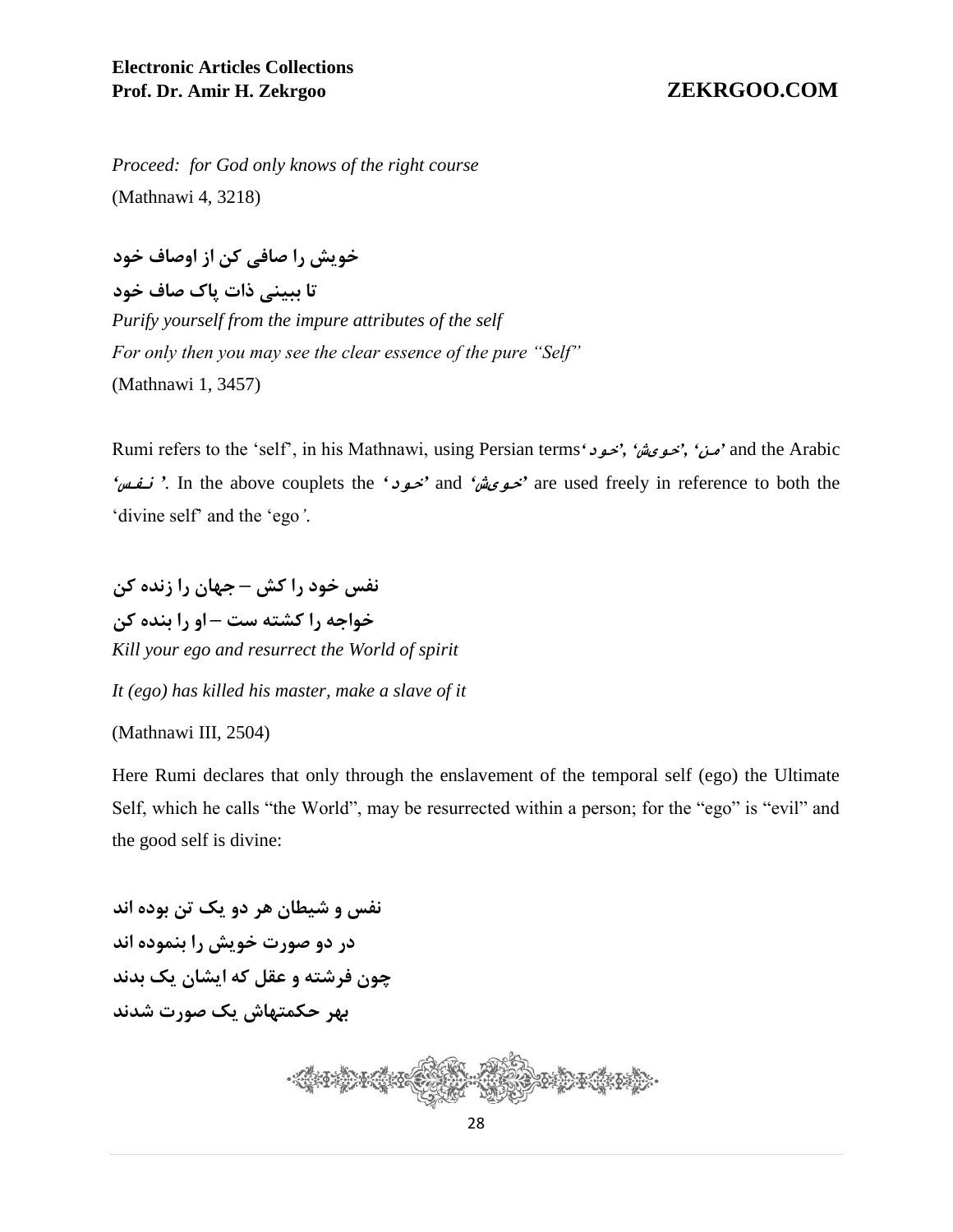*The Ego and the Satan were always a single entity Yet manifested themselves in a dual identity Like the angle and the intellect that were essentially one But received two forms to show the insights of Divine*

(Mathnawi III, 4053-4054)

 $\overline{a}$ 

The ego is the sum of many spiritual blockages; it is that part of our self that is in constant fight with the internal peace, hence preventing us from becoming one with God. Increasing devotion to God and spiritual progress enslaves the Ego, ressurects the Divine Self in us and lead us to an increasing enlightenment. In the process of dissolvement of ego in the fire of Divine Love, "spiritual ignorance is replaced by wisdom and God-consciousness".

In a *true sam* $\bar{a}$  performance, the Sufi can reach a state of total "presence" – a God-conscious presence in which the ego is dissolved. *Sama<sup><sup>\*</sup>*</sup> is not a show where the performer is to please the crowd and raise their admiration for his perfect performance. In a secular dance, or any kind of performing art for that matter, the performer's pleasure depends to a great extent, on the degree he can please his audience; the more he is admired the greater his satisfaction and the higher his achievement; he builds up name and fame – things that boosts his fleshly self. In  $\text{sam}\tilde{a}^{\epsilon}$ , on the other hand, the performer must be selfless, nameless and fameless. This spirit can be sensed even in the comercial *sama<sup>c</sup>* performances in the modern Turkey: there the audience stay silent all through; the performers move in the stage quiete and calm, and leave the stage in the same manner with no clapping, no expression of immotion; even the name of the performers are not announced<sup>34</sup>. Rumi's command to the *sama<sup>c</sup>* performer *(samazan)* is to crush his ego; he compare the dance stage to a battle-ground where the blood of the true fighters is spilled:

 $34$  This statement is based on my own observations at the few *Sama<sup>c</sup>* performances that I attended in Istanbul and Koniya in 2007

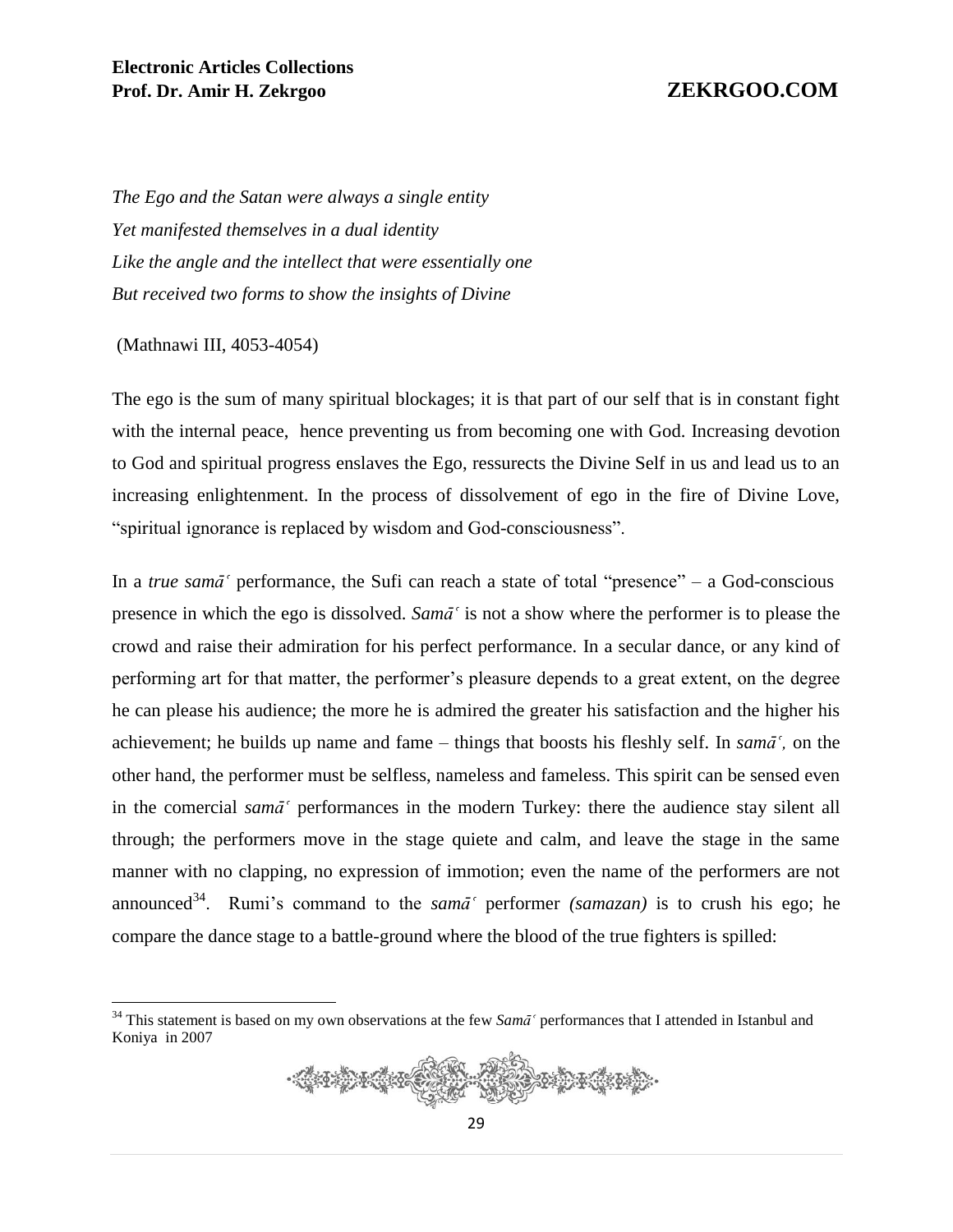**رقص آنجا کن که خود را بشکنی پنبه را از ریش شهوت بر کنی رقص و جوالن بر سر میدان کنند رقص اندر خون خود مردان کنند چون رهند از دست خود دستی زنند چون جهند از نقص خود رقصی کنند**

*Dance in a way (place) that would crush your 'self' Remove the cotton from the blaze of lust The dancing ground is indeed a battlefield Where true men dance in their own blood They clap, when freed from the grip of 'self'; They dance, when released from their own flaw*

(Mathnawi III, 95-97)

### **Conclusion**

 $\overline{a}$ 

The sacred traditions share a common belief that is: Truth is one, the Primordial Source is one, and the Ultimate Destination is also one; and the above three realities too are but a Single One.<sup>35</sup> This metaphysical "singleness" or "oneness" of the essence has no fundamental relevance to the "diversity" that also includes 'singles', for the 'being' of everything that 'exists' in the plane of 'manifestation' is but an "illusional being", "a shadowy presence", or, in Hindu terminology,

 $35$  This unity of The Source (*tawhid*) is a pillar of the Islamic faith. The cyclic movement that brings back to The Source all that has emanated from It is also a Qur'anic concept : "verily, to God we belong and to Him is our return"  $(2:156)$ 

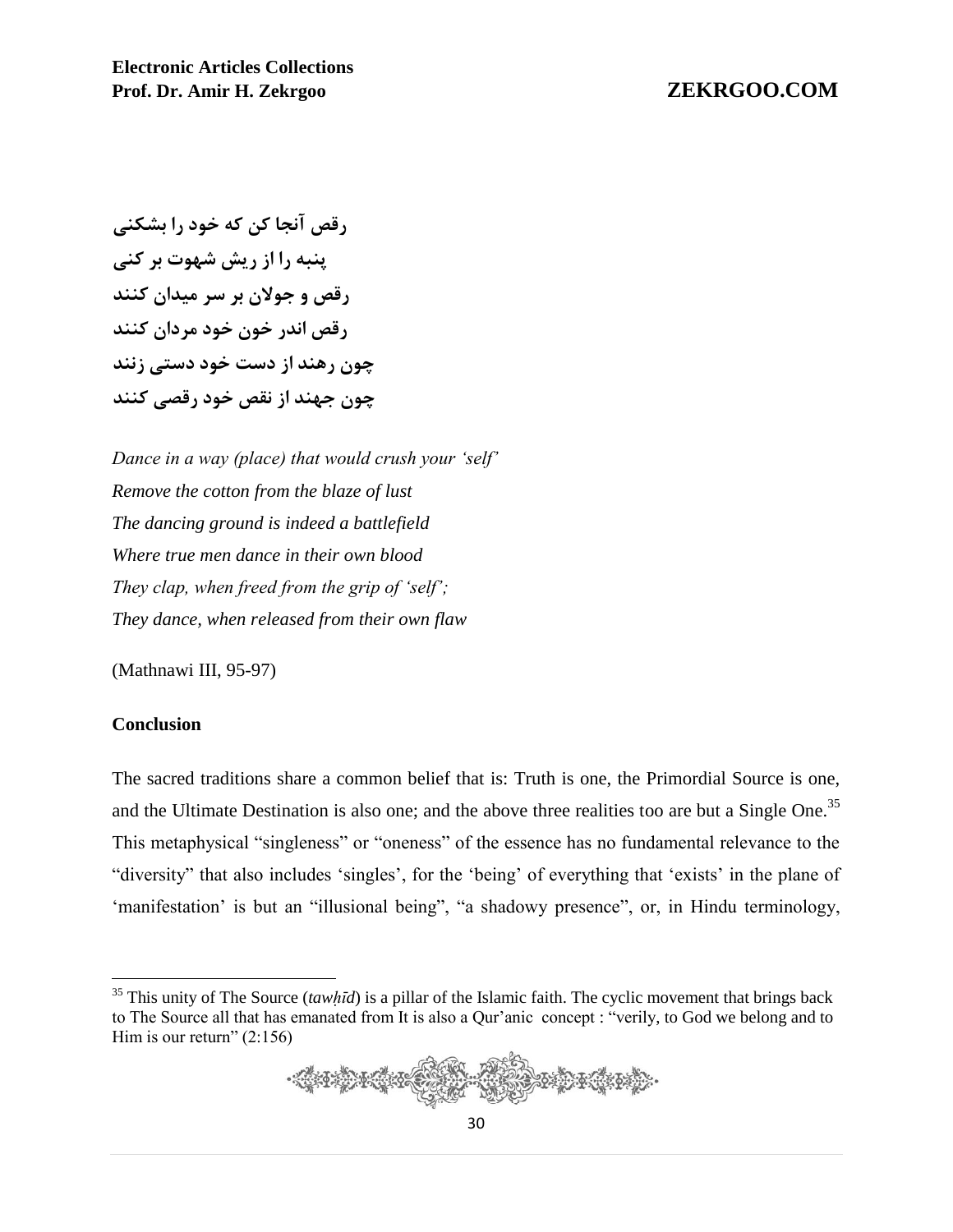"maya". <sup>36</sup> This is because the 'being' of the created world is dependent and transient; it constantly relies, in its very existence, on an eternal Being – in the same way that shadows depend on the physical body, or images of a dream depend on the dreamer and the dream.

Sacred arts, to the people of faith, are reminders of the transcendent realm and, in this way, they get engaged in the act of worship. They help the worshipper to let go of his ego and be absorbed, instead, in the true self that is eternal. Through self discipline, prayers, meditations and performance of religious rituals, the worshiper participates in the cosmic scenario and meets face to face with his 'real self'. There he experiences a being with no boundaries, eternal and immortal. The Hajj ritual, the Sufi *sama<sup>c</sup>* and the cosmic forms of mandala (and many other practices prescribed by the scriptures, or developed in accordance with the religious spirit and law), are means to help man experience the divine presence. The true experience takes place only when the barriers that divide "form and content", "inner and outer", "spirit and body" are removed, and the whole existence is seen as an integrate unit. Mandala is that sacred geometry that displays the perfect assimilation of the individual components in the whole. In other words mandala is the ultimate symbol, the very universal language of the sacred arts.

In sama<sup>s</sup>, not only each individual performer becomes a mandala but the congregation too forms a larger mandala. We have already shown the resemblance between the movement of the stars and galaxies in the universe with the hajj circumambulation and that of the devotional whirl of Sufis in sama<sup>s</sup>. It is further to be added that the same cosmic structure can be observed in smaller scales in nature in composition of fractals $^{37}$ .

<sup>&</sup>lt;sup>36</sup> The ultimate illusion, which is the illusion of being (*maya*), is central to Hindu cosmology and philosophy of life. This rather complicated idea is explained through some attractive mythical stories narrated in Indian mythology. Many such narrations involve the life of a sage by the name of Narada who seeks to understand the essence of *maya* by the help of Vishnu, the head god. See Heinrish Zimmer, *Myths and Symbols in Indian Art and Civilization*, edited by Joseph Campbell, Capter II, Motilal Banarsidas, Delhi, 1990